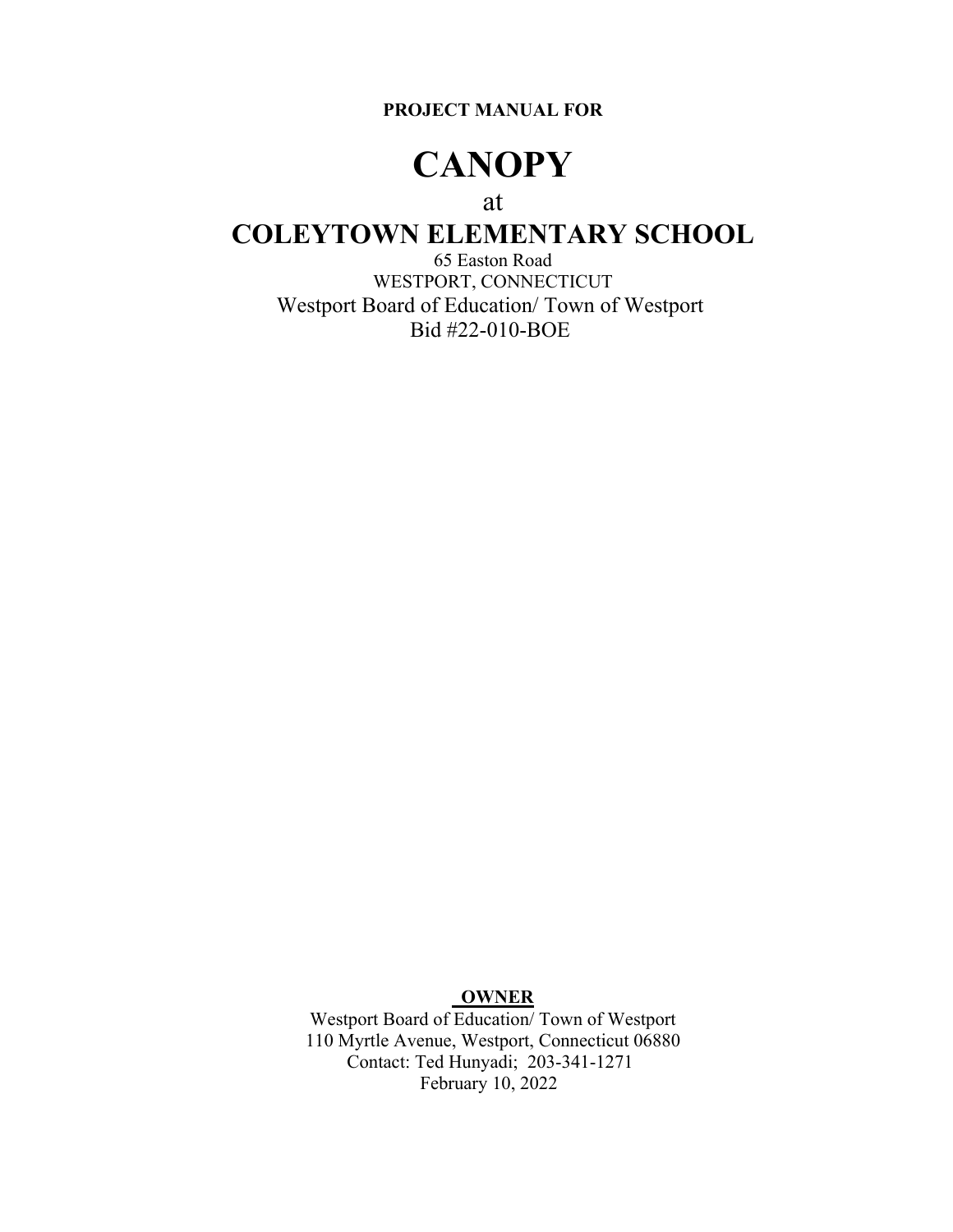#### **INDEX**

Index List of Drawings Invitation to Bid Instructions to Bidders Insurance Requirements

# DIVISION 1 - GENERAL REQUIREMENTS

- 01085 Applicable Standards
- 01300 Submittals and Substitutions.
- 01400 Quality Control
- 01500 Temporary Facilities
- 01710 Cleaning
- 01730 Operation & Maintenance Data
- 01800 Project Closeout

#### DIVISION 3 - CONCRETE

03300 Cast-in-place Concrete

# DIVISION 13 - SPECIAL CONSTRUCTION

Canopy – Refer to drawings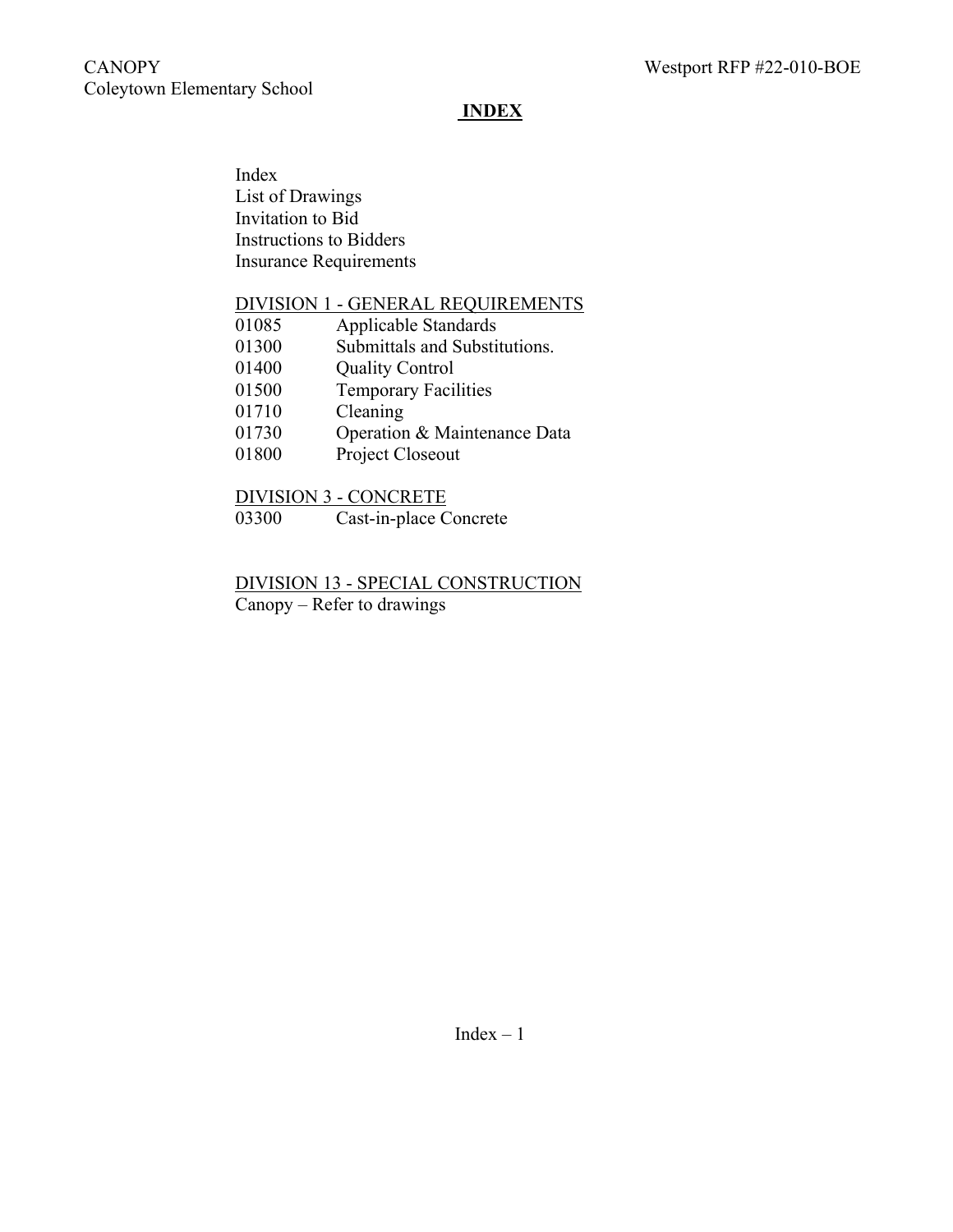# **LIST of DRAWINGS**

# **Drawings titled Canopy at Coleytown Elementary School, Westport CT and dated 02.10.2022**

- C-0.0 Cover Sheet
- A-1.0 Proposed Canopy Site Plan
- A-2.0 Proposed Canopy Floor Plan
- A-3.0 Proposed Canopy Roof Plan
- A-4.0 Proposed Canopy Elevations

LIST of DRAWINGS - 1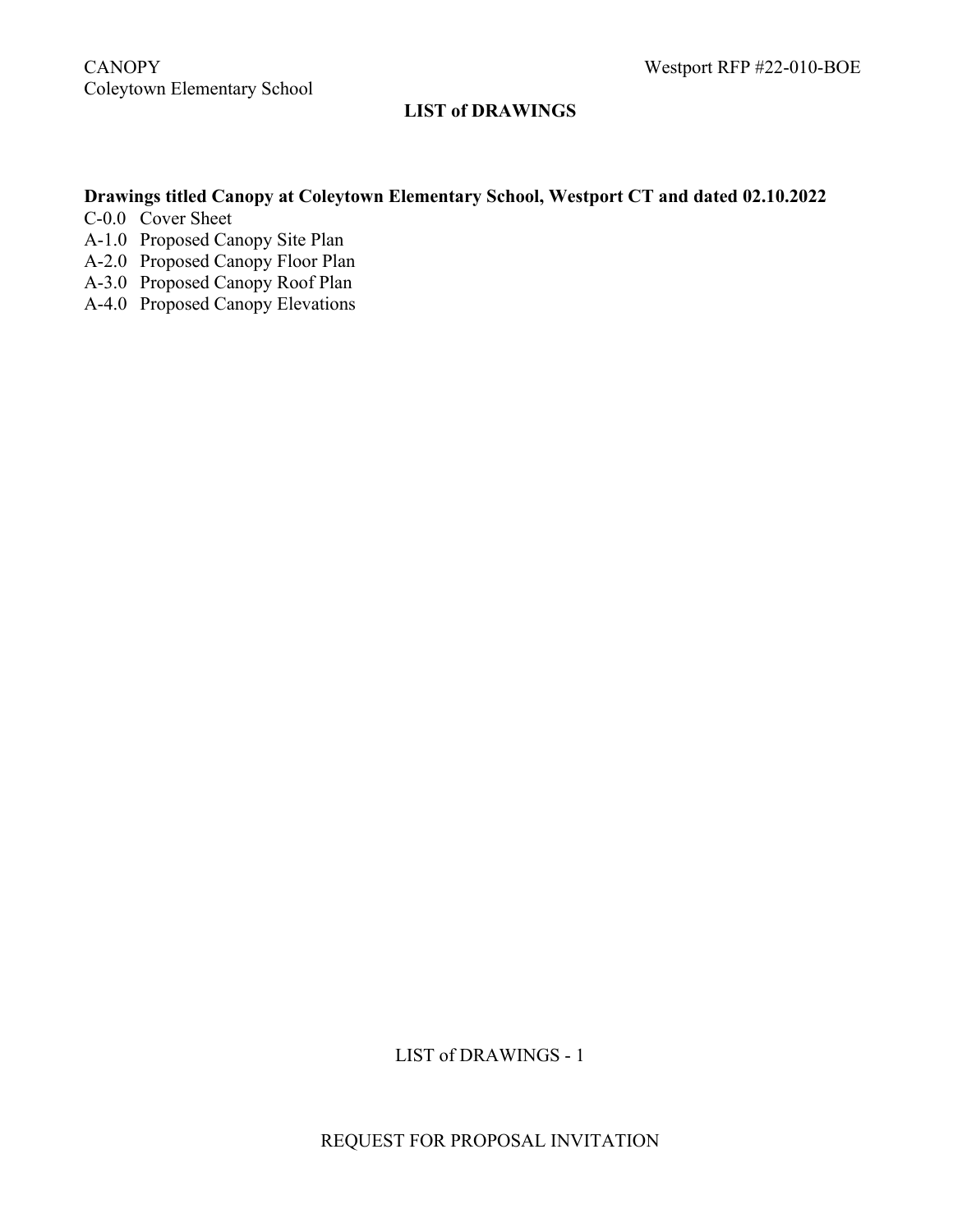1. Notice is given hereby that: **The Board of Education/ Town of Westport** will accept sealed proposals for: **Design, furnish, deliver, and install canopy structure at modular classroom buildings at Coleytown Elementary School, Westport, Connecticut according to the drawings and specifications.** 

### **The Owner will be responsible for the installation of exit and emergency lighting in the canopy area**

- A. Any sizes or Estimate of Quantities as shown on the attached sheets and/or drawings are approximate and are not guaranteed in any respect. Prospective Bidders are to visit the site to verify scope of the work, measurements, quantities, etc. prior to bidding. The Board of Education reserves the right at all times to increase or decrease the amount of work if deemed in the best interest of the Westport Board of Education.
- B. For CANOPIES bidder's price is to include all labor, materials, permits, etc. required to properly manufacture and install the Canopies, framing and supports, including but not limited to the following:
	- 1. All plans, drawings, and specifications as required for permits, approvals, and construction.
	- 2. Local agency's approvals of drawings and specifications prior to construction and installation.
	- 3. Delivery to site.
	- 4. Site & pier layout.
	- 5. Reinforced concrete foundations as required.
	- 6. Canopies and all required framing
	- 7. Side panels where indicated
	- 7. Site clean-up.
- 2. Contract documents may be examined at the office of:

Philip H. Cerrone III, Architect 421 Meadow Street Fairfield, Connecticut 203/333-2066

- 3. Inquiries should be addressed to Mr. Ted Hunyadi, [Thunyadi@westportps.org](mailto:Thunyadi@westportps.org), who will be the Town Representative for the project. Tel: (203) 341-1271.
- 4. The Bidder must not discriminate, nor permit discrimination, against any person on the grounds of race, color, national origin, religion, sex, handicap, or veteran status, in their employment practices, in any of their contractual arrangements, in all service and accommodations they offer to the public, and in any of their other business operations.

Invitation to Bid - 1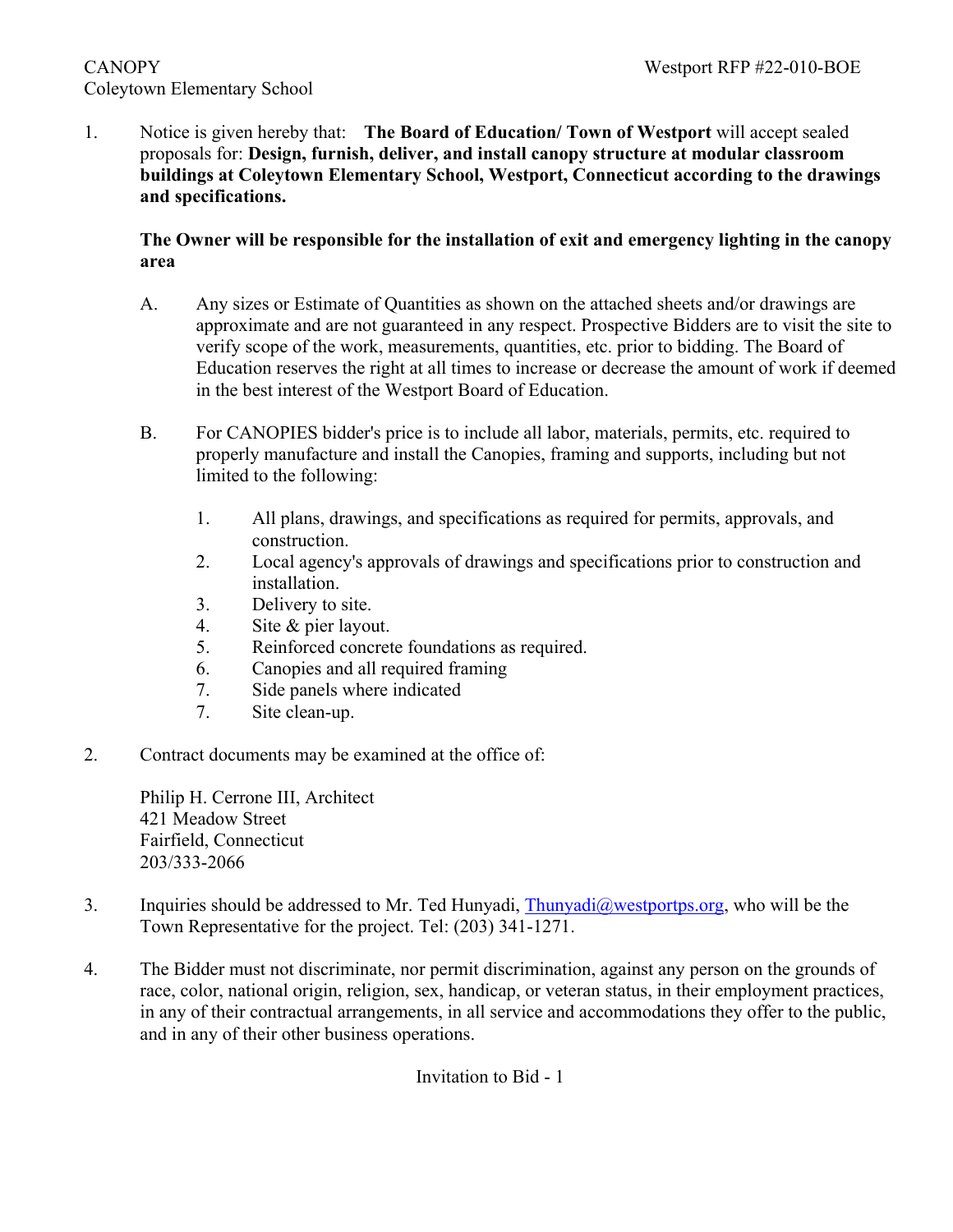# CANOPY Westport RFP #22-010-BOE Coleytown Elementary School

- 5. It is a national policy to provide minority and women's business enterprises (M and WBEs) the maximum opportunity to participate in activities carried out under public funding and to award a fair share of contracts to M and WBEs.
- 6. It shall be the responsibility of potential bidders to visit the site and make their own evaluation of the work. Site review and building access may be gained by contacting Mr. Ted Hunyadi, (203) 341- 1271.
- 7. The successful bidder MUST secure all required building permits prior to commencing work on the site and MUST obtain a certificate of occupancy prior to receiving the final payment. Upon application for a building permit the Town of Westport will waive the cost of the permit, exclusive of the State of CT Education Fee. The Owner has obtained the Zoning permit for this project
- 8. Contractor must submit a Construction Schedule as part of the Bid. Note that time is of the essence.
- 9. Award of the project is contingent upon funding  $&$  zoning approval by the applicable boards of the Westport Board of Educations and the Town of Westport.

Invitation to Bid - 2

# **INSTRUCTION TO BIDDERS**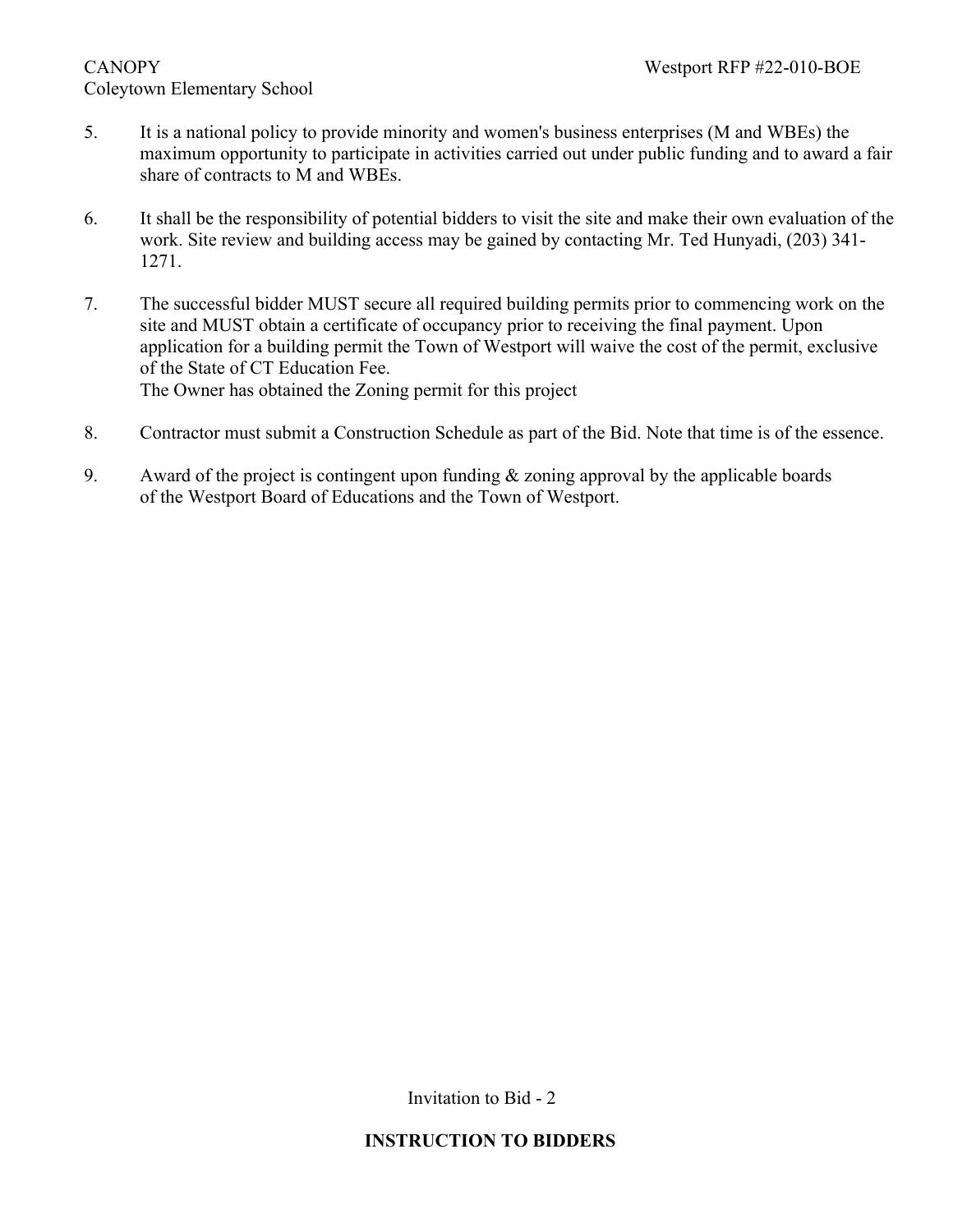## 1. **THE WORK**

Notice is given hereby that: **The Board of Education/ Town of Westport** will accept sealed proposals for: **Design, furnish, deliver, and install canopy structure at modular classroom buildins at Coleytown Elementary School, Westport, Connecticut according to the drawings and specifications.** 

# **The Owner will be responsible for the installation of exit and emergency lighting in the canopy area**

- A. Prospective bidders may bid on one or all of the options as outlined in this document. It is the intent of the Board of Education to award one of the options. Said award will be based on the most cost-effective proposal in conjunction with other considerations.
- B. Note that Bidder's must submit, with his bid, descriptive literature and specifications pertaining to the new CANOPIES which are being proposed.

# 2**. RIGHT TO ACCEPT / REJECT**

A. After the reserves of all factors, terms, and conditions, including price, the Chief Financial Officer of the Board of Education of the Town of Westport reserves the right to reject any and all bids, or any portion, or waive defects in the same, or accept any proposal deemed to be in the best interest of the Town of Westport, Connecticut

### 3. **QUESTIONS**

A. Questions concerning conditions and specifications should be directed to Mr. Ted Hunyadi, Telephone: (203)341-1271. Inquiries must reference date of bid opening and requisition or contract number and must be received no later than five (5) business days prior to date of bid opening. Failure to comply with these conditions will result in the bidder waiving his right to dispute the bid specifications and conditions.

# 4. **PRICES**

- A. Prices quoted must be firm, for acceptance by the Town of Westport, for a period of ninety (90) days. Price shall include all applicable duties. Bidders shall be required to deliver awarded items at prices quoted in their original bid.
- B. The price(s) and amount of the bid will have been arrived at independently and without consultation, communication or agreement with any other contractor, bidder, or potential bidder

# 5. **PAYMENT PROCEDURES**

A. No voucher, claim, or charge against the Westport Board of Education shall be paid without the approval of the Chief Financial Officer for correctness and legality. Appropriate checks shall be drawn by the Bd of Education Chief Financial Officer for approved claims or charges

Instructions to Bidders -1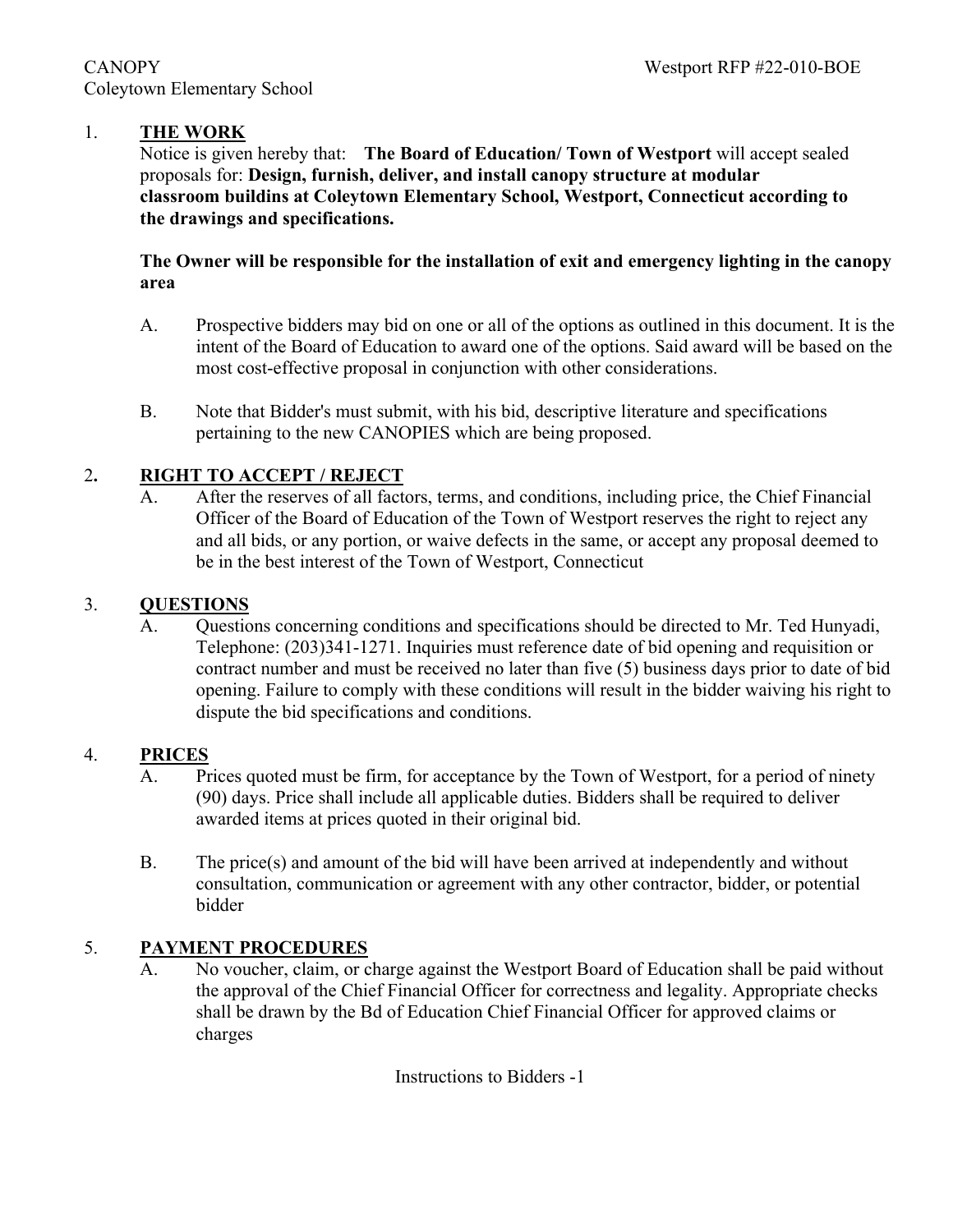# CANOPY Westport RFP #22-010-BOE Coleytown Elementary School

# 6. **THE CONTRACTOR**

A. The Contractor for the work described shall thoroughly familiarize himself with the requirements of all specifications, and the actual physical conditions of various job sites. The submission of a proposal shall be considered as evidence that the Contractor has examined the actual job conditions, requirements, and specifications. Any claim for labor, equipment, or materials required, of difficulties encountered which could have been foreseen had such an examination been carefully made will not be recognized.

# 7. **AWARD OF BIDS**

A. Contracts and purchases will be made or entered into with the lowest responsible bidder meeting specifications, except as otherwise specified in the invitation. If more than one item is specified in the invitation, the Westport Board of Education/ Town of Westport reserves the right to determine the low bidder on an individual basis or on the basis of all items included in the Invitation for Bids, unless otherwise expressed by the Town.

# 8. **TERMS AND CONDITIONS OF BID**

A. In order to receive consideration, make bids in strict accordance with the following:

B. Make bids upon the forms provided, properly signed, and with all items filled out. Do not change the wording of the bid form, and do not add words to the bid form. Unauthorized conditions, limitations, or provisions attached to the bid may be cause for rejection of the bid. If alterations by erasure or interlineations are made for any reason, explain over such erasure or interlineations with a signed statement from the bidder.

# 9. **OSHA**

A. The bidder must certify all equipment must comply to all regulations and conditions stipulated under the Williams-Steiger Occupational Safety and Health Act of 1971, as amended. The successful bidder must further certify that all items furnished under the project will conform to and comply with Federal and State of Connecticut OSHA standards.

Successful bidder must agree to indemnify and hold harmless the Westport Board of Education/Town of Westport for any and all damages that may be assessed against the Town.

# 10. **FEDERAL, STATE, AND LOCAL LAWS**

A. All applicable Federal, State and local laws, rules and regulations of all authorities having jurisdiction over the locality of the project shall apply to the contracted are deemed to be included herein.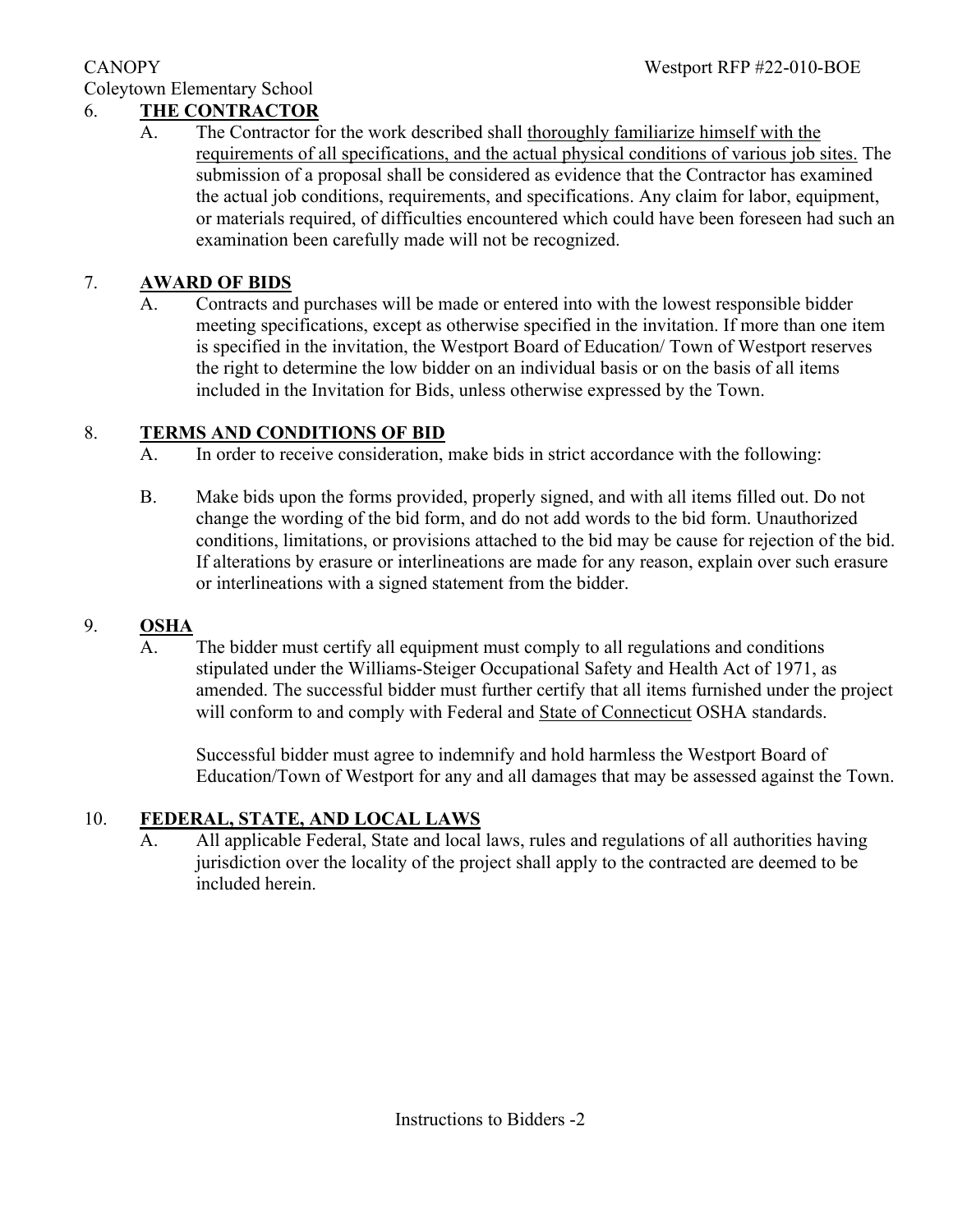# 11. **CONFLICT OF INTEREST**

A. No officer or employee or member of any elective or appointive board, commission, or committee of the town, whether temporary or permanent, shall have or acquire any financial interest gained from a successful bid, direct or indirect, aggregating more than a hundred dollars (\$100), in any project, matter, contract or business within his/her jurisdiction or the jurisdiction of the board, commission or committee of which he is a member. Nor shall the officer/employee/member have any financial interest, direct or indirect, aggregating more than a hundred dollars (\$100) in any contract or proposed contract for materials or services to be furnished or used in connection with any project, jurisdiction of the board, commission or committee of which he/she is a member.

# 12. **SCOPE OF WORK / SITE INSPECTION**

- A. The bidder declares that the scope of the work has been thoroughly reviewed and any questions resolved (see below for name and number of individual to contact for questions).
- B. If applicable, the bidder further declares that the site has been inspected as called for in the specifications.

# 13. **EXCEPTION TO SPECIFICATIONS**

A. No voucher, claim, or charge against the Westport Board of Education shall be paid without the approval of the Chief Financial Officer for correctness and legality. Appropriate checks shall be drawn by the Bd of Education Chief Financial Officer for approved claims or charges

# 14. **UNLESS OTHERWISE NOTED**

 $\overline{A}$ . It will be assumed that all terms and conditions and specifications will be complied with and will be considered as part of the Bid Proposal.

# 15. **TAX EXEMPT**

A. Federal Tax Exemption 06-75-0063-K. Exempt from State Sales Tax under State General Statues Chapter 219-Section 12-412 Subsection A. No exemption certificates are required and none will be issued.

# 16. **OBLIGATION OF CONTRACTOR**

A. The Contractor shall do all the work and furnish all the materials, tools, and appliances necessary or proper for performing and completing work required by this contract in a manner specified. All the work, labor, and materials to be done and furnished under this contract shall be done and furnished strictly pursuant to and in conformity with the specifications hereto attached and other directions of the Owner, as given from time to time during the progress of the work under the terms of the contract. The contractor shall complete all work to be done under this contract to the satisfaction of the Board of Education and in accordance with the specifications and drawings herein mentioned at the prices herein agreed upon.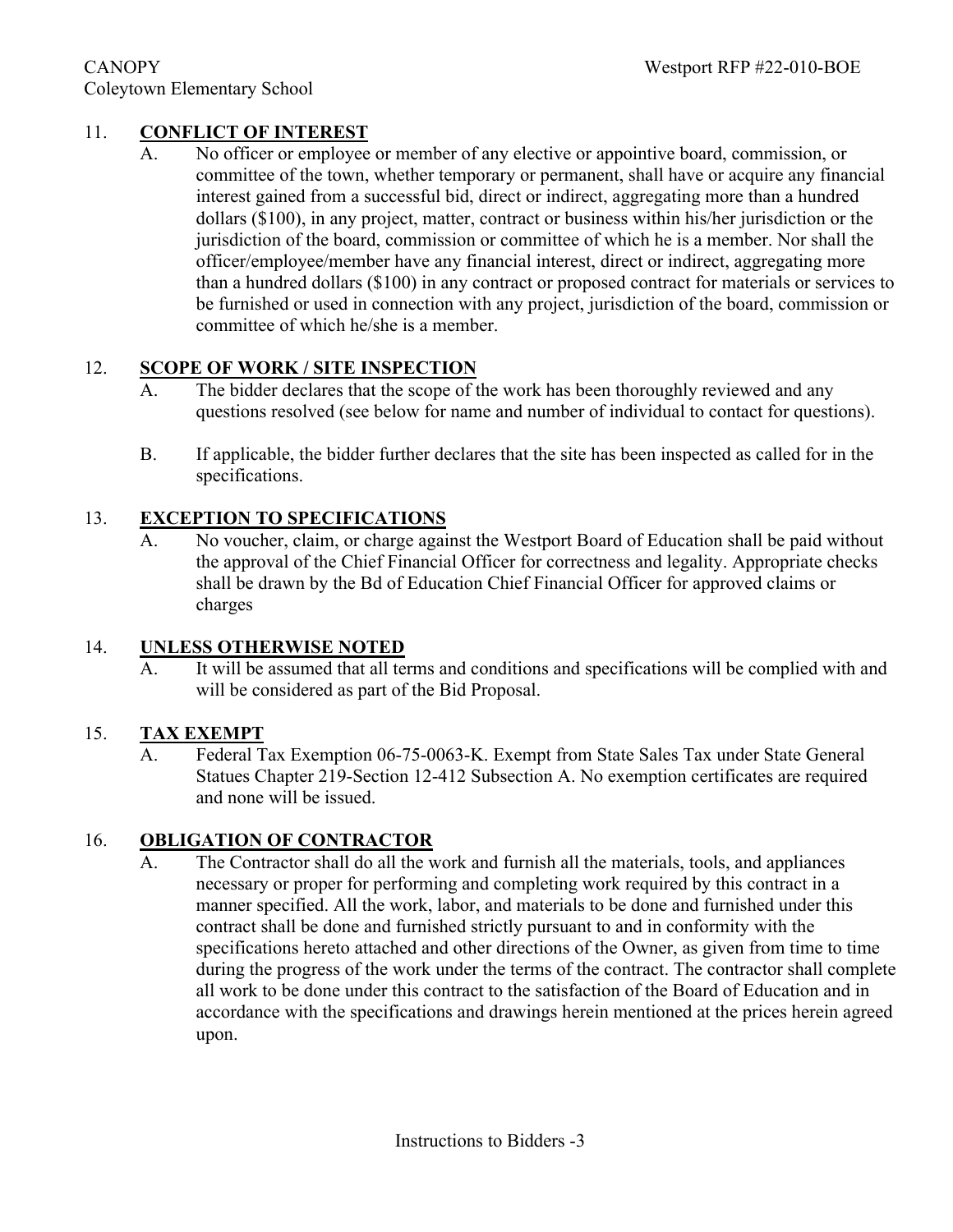# 17. **METHOD OF DOING WORK**

- A. The work must be started and done by the Contractor in such a manner as not to encounter delays to the traveling public owing to delays in doing the work. It must be pushed to completion with all possible speed and no inconvenience to traffic will be permitted where such inconvenience may be avoided.
- B. The Contractor shall conduct the work in such a manner so as not to interfere with or willfully annoy employees and officials of the Board of Education, employees of public utilities, residents adjacent to the work and general public.
- C. The Contractor shall employ only competent employees to do work and whenever the Owner shall notify the Contractor, in writing, that any employee on the work is, in the Owners opinion, incompetent, unfaithful, disorderly and otherwise unsatisfactory, such employee shall be discharged from the work and shall not again be employed on it.
- D. At the site of the work, the Contractor shall employ at all times while work is in progress, a construction superintendent or foreman who shall have full authority to act for the Contractor and who shall be acceptable by the Owner.

# 18. **COMMENCEMENT, COMPLETION & SCHEDULE**

- A. The Contractor to whom this contract shall be awarded shall commence work on the premises as soon as possible. Work shall continue to progress on the project every normal working day after commencement. The Contractor shall submit start and completion dates as part of the bid submitted. Time is of the essence.
- B. All work must be completed and a Certificate of Occupancy obtained on or prior to November 1, 2022.

# 19**. EXAMINATION OF DOCUMENTS AND SITE OF WORK**

- A. Before submitting a bid, each bidder shall examine the Drawings carefully, shall read the Specifications and all other proposed Contract Documents, and shall visit the site of the Work. Each bidder shall be fully informed prior to bidding as to existing conditions and limitations under which the Work is to be performed, and shall include in the bid a sum to cover the cost of items necessary to perform the Work set forth in the proposed Contract Documents. No allowance will be made to a bidder because of lack of such examination or knowledge. The submission of a bid will be considered a conclusive evidence that the bidder has made such examination.
- B. Bidders must examine for themselves the plans, profiles, detail drawings, specifications, etc. and the location of the proposed work, and must exercise their judgment as to the nature and difficulty of the whole proposed undertaking. The Contractor must assume all risk or variance in any computation or statement by the contract, by whomsoever made and must agree to furnish all tools, machinery, material and labor to clean up, all debris and to complete fully the said work in accordance with the plans and contained either in the specifications or in any of the drawings but omitted from the other will be considered an essential part of the work. The Contractor whose bid is accepted will be responsible for every loss or error arising from ignorance concerning the requirements of the work of the difficulties to be encountered.

Instructions to Bidders -4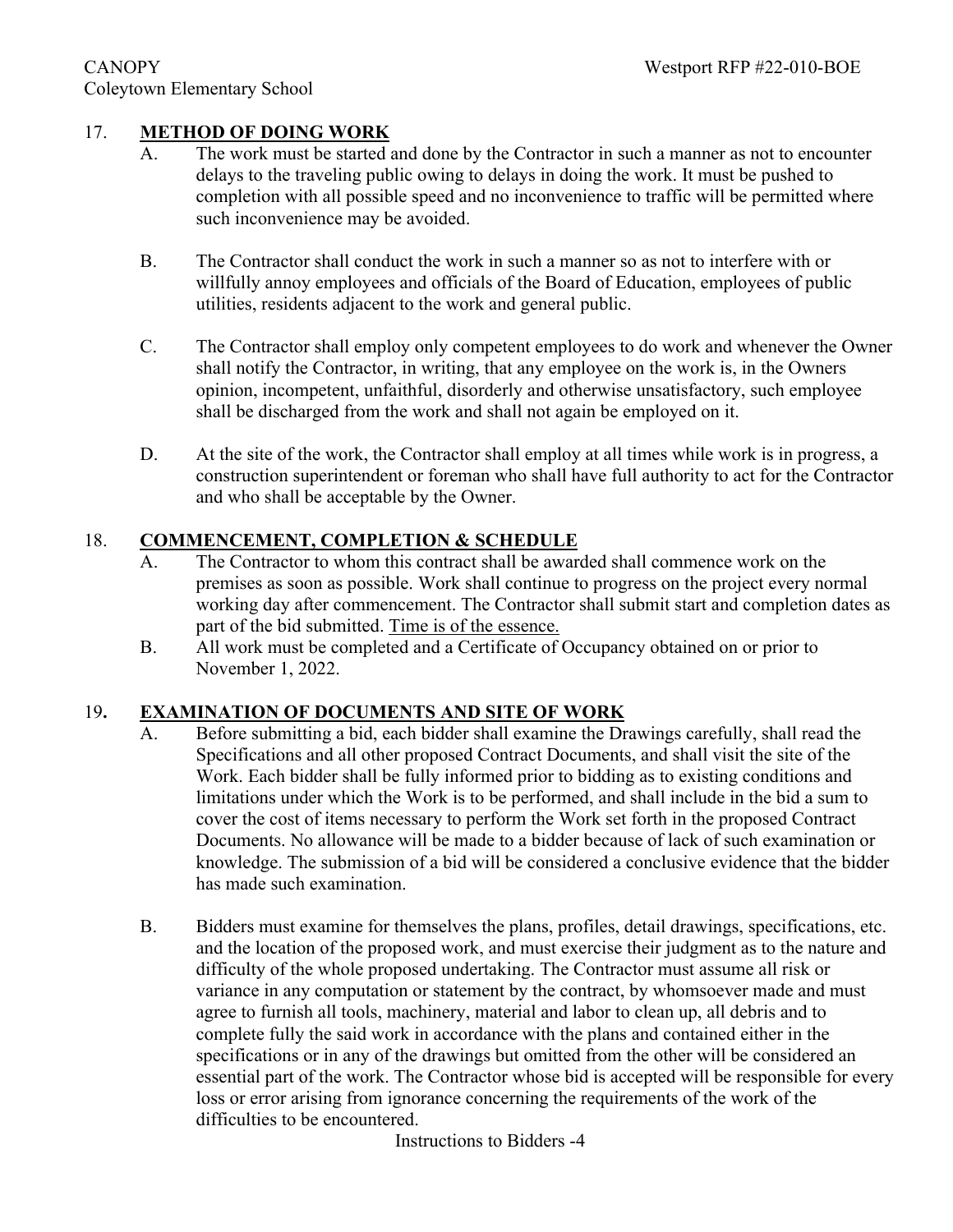# CANOPY Westport RFP #22-010-BOE Coleytown Elementary School

- C. Bidders, if requested, must be able to present satisfactory evidence that they have been regularly engaged in the business of constructing such work as they propose to execute and that they are fully prepared with the necessary capital, materials, and machinery to conduct the work to be contracted for the satisfaction of the Board of Education and to begin work promptly when ordered.
- D. The Board of Education, or its designated representative, reserves the right to reject any proposal in whole or in part offering equipment and/or materials and/or construction proposals, which in his/her opinion does not meet the quality standards desired. Such decision will be considered final and not subject to further recourse.
- E. In connection with the execution of the bid, subsequent purchase orders and/or contracts, the Contractor shall not discriminate against any employee or applicant for employment because of age, race, religion, color, sex, or natural origin.
- F. The Westport Board of Education reserves the right to require the successful bidder(s) to enter into such security arrangements and/or written contracts as deemed necessary by the Westport Board of Education to protect the Board of Education's property and goods and interests.
- G. The award of any contract resulting from the bid will be contingent on the acceptance and approval by State and local authorities of the final drawings to be submitted by the successful bidder.

# 20. **EXECUTION OF AGREEMENT**

- A. The form of Agreement that the successful bidder will be required to execute will be decided by the Owner.
- B. The bidder to whom the Contract is awarded must sign and deliver required copies to the Owner within seven (7) business after notice of award and receipt of Agreement forms from the Owner.
- C. At or prior to delivery of the signed Agreement, the bidder to whom the contract is awarded shall deliver to the Owner those Certificates of Insurance required by the Contract Documents and such Labor and Materials Payment Bonds and Performance Bonds as required by the Owner.
- D. Bonds and Certificates of Insurance shall be approved by the Owner before the successful bidder may proceed with the work. Failure or refusal to provide Bonds or Certificates of Insurance in a form satisfactory to the Owner shall subject the successful bidder to loss of time from the allowable construction period equal to the time of delay in furnishing the required material.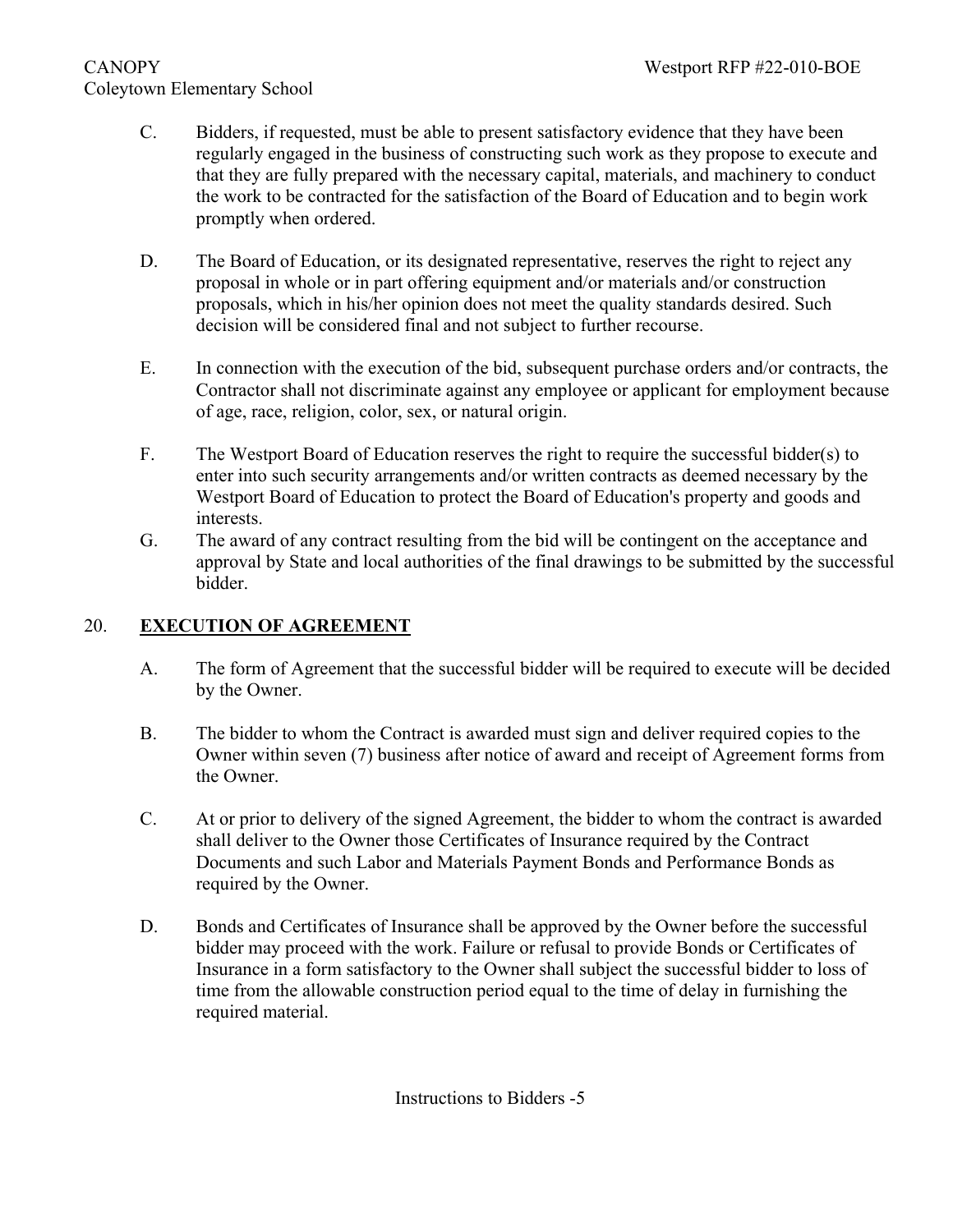# 21. **INTERPRETATION OF CONTRACT DOCUMENTS PRIOR TO BIDDING**

- A. Any person contemplating submitting a bid for the construction of the Work is in doubt as to the true meaning of any part of the proposed Contract Documents, or finds discrepancies in or omissions from any part of the proposed Contract Documents, he/she may submit to the person responsible a written request for interpretation thereof not later than seven days before bids will be opened. The person submitting the request shall be responsible for its prompt delivery.
- B. Interpretation of correction of proposed Contract Documents will be made only by Addendum and will be mailed or delivered to each general contract bidder of record. The Owner will not be responsible for any other explanations or interpretations of the proposed Contract Documents.

#### 22. **LIABILITY OF CONTRACTOR**

A. The Contractor shall at all times safely guard the Owner's property from injury or loss in connection with this contract. The Contractor shall at all times safely guard and protect the work and that of adjacent property (as provided by law and the contract documents) from damage. The Contractor shall take all responsibility for the work and take precautions for preventing injuries to persons and property in or about the work. The Contractor shall assume the defense of and indemnify and save harmless the Owner and its officers, agents, and employees from all claims relating to labor and materials furnished for the work, to

inventions, patents, and patent rights used in doing the work, or in consequence of any improper materials, implements, or labor used therein and to any act, omission or neglect of the Contractor and his/her employees therein.

- B. The Contractor shall conduct the work in such a manner as to interfere as little as possible with travel on the highways and observe all ordinances and statutes relating to obstructing the highway. The Contractor shall provide railing or suitable barricades as good safe practice requires as outlined in the latest revised edition of the Manual of Accident Prevention in Construction published by the Associated General Contractors of America and as required by the Owner to prevent accidents or injury to persons, vehicles, or animals.
- C. Signs warning the public of construction in the near vicinity shall be maintained at a reasonable distance from either end of the location of active construction or hazardous condition arising therefrom. All barricades, machinery and other hazards or obstructions to the public use of the highway shall be brightly and properly lighted at night.

# 23. **ASSIGNMENTS**

- A. The Contractor shall not sublet, sell, transfer, assign or otherwise dispose of the contract or any portion thereof or of the work provided for therein, or of his/her right, title, interest therein, to any person, firm, partnership or corporation without the written consent of the Owner. If any part of the work is sublet, sold, transferred, assigned, or otherwise disposed of, the Contractor will not be relieved of any responsibility in connection therewith.
- B. The Contractor may not sublet a total of work in excess of 50% of the original total contract value, without approval of the Owner.

Instructions to Bidders -6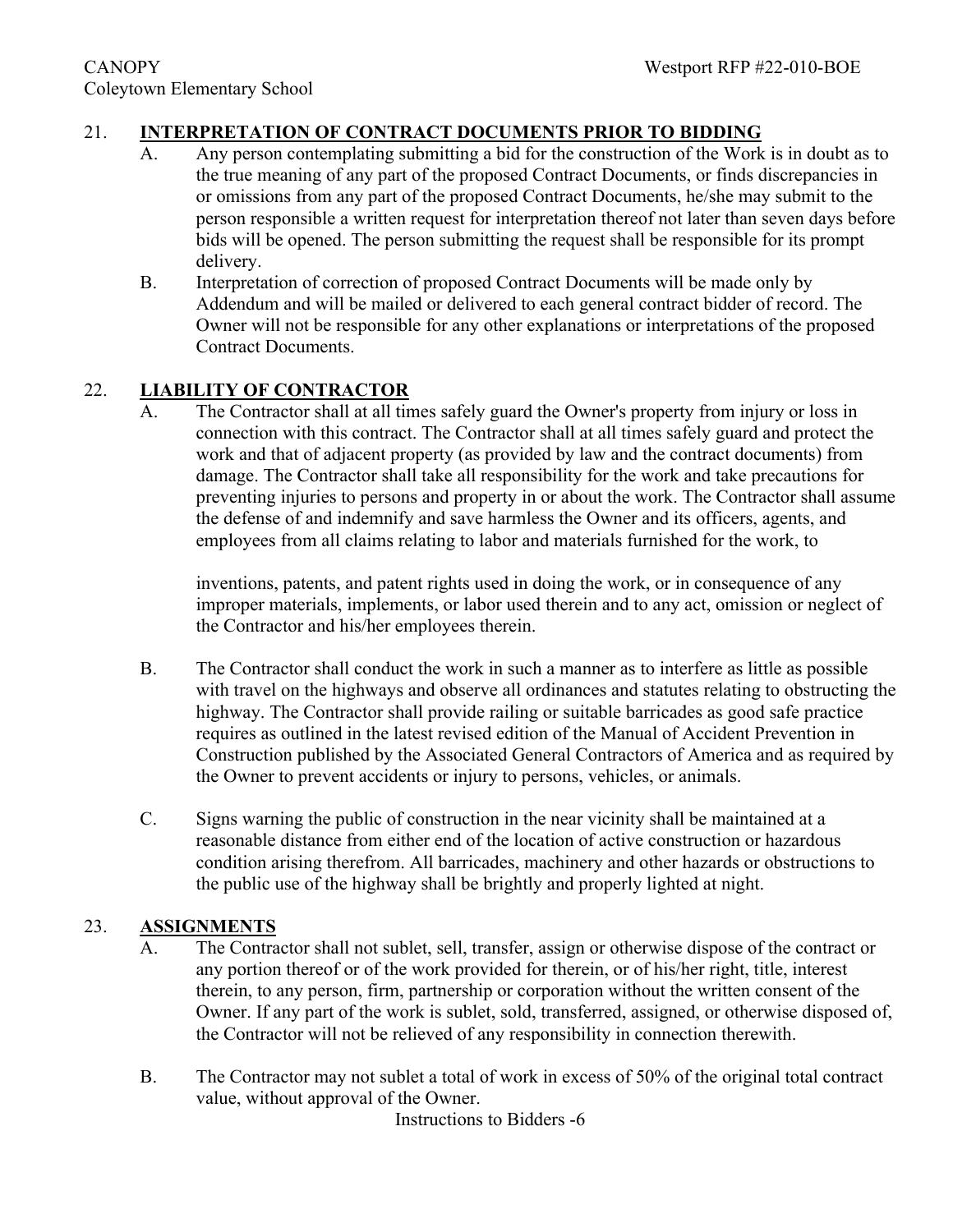# 24. **EXTRA WORK**

- A. The Owner shall notify the Contractor, in writing, of the necessity of such extra work, stipulating its character and extent. Upon receipt of such notification, the Contractor shall advise the Owner, in writing, of the compensation, whether unit price or lump sum as requested, for which he proposes to perform the extra work required. The Owner may accept the compensation proposed by the Contractor, or if the Owner considers the prices submitted to be excessive, the Owner may order the work done on a "Cost Plus" basis. In either case, the character and extent of the extra work together with the accepted basis of compensation shall be communicated to the Contractor by means of a change order which, when signed by the Contractor and the Owner, shall become part of the contract.
- B. Unforeseen work made necessary by changes in plan or work necessary to complete the improvements for which no price is provided in the contract, shall be done in accordance with the requirements of the specifications and as directed by the Owner.

# 25. **RIGHT OF OWNER TO TERMINATE CONTRACT**

- A. If the work to be done under this contract shall be abandoned, or if at any time the Owner is of the opinion that the Contractor is willfully violating any of the conditions of this contract or is not executing said contract in good faith or that the work is unnecessarily delayed and will not be finished within the prescribed time, the Owner may notify the Contractor and Surety, in writing to that effect. If the Contractor does not, within five (5) business days thereafter, take such measures as will, in the judgment of the Owner, insure the satisfactory completion of the work aforesaid, the Owner shall have the power to notify the Contractor to discontinue all work or any portion thereof, under this contract. A copy of this contract shall go to the surety.
- B. Thereupon the Contractor shall cease to continue said work, on such part thereof as the Owner shall designate. The Owner shall thereupon have the power to place such and so many persons as deemed proper, by contract or otherwise, to work at and complete the work herein described and to use such materials, tools, and appliances found upon the work or to procure other materials, tools, and appliances for the completion of the same and charge the expenses of said labor, materials, tools, and appliances to the Contractor; and the expense so charged shall be deducted and paid by the Owner out of such money as may be then due, or may at

any time thereafter grow due to the Contractor under and by virtue of this agreement, or any part thereof; and in case the expense so charged is less than the sum which would have been payable under this contract if the same had been completed by the Contractor, the Contractor shall be entitled to receive the difference; and in case greater, the Contractor shall pay amount of such excess so due.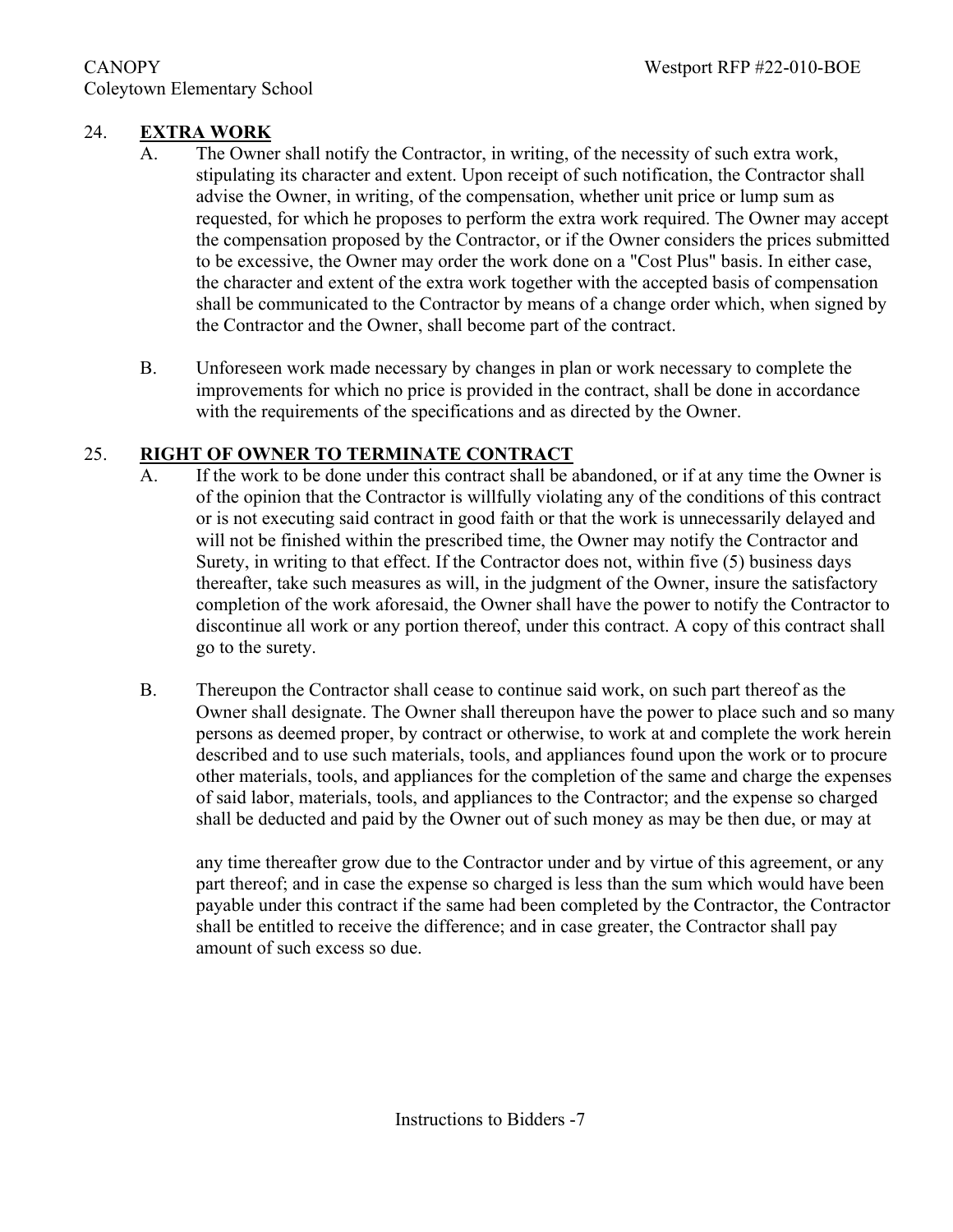# 27. **CERTIFICATIONS**

Contractor shall submit Certification letter that the project when installed will meet all required structural and wind loads based on the current State of CT Codes and Regulations.

## 28. **CHANGE ORDERS**

The maximum amount of general conditions, overhead, and profit that will be permitted on any change order is a total of 15% including sub-contractor general conditions, overhead, and profit

#### 29. **DRAWINGS AND SPECIFICATIONS**

Drawings and Specifications: In the event of a conflict between the drawings and specifications, the more stringent description shall take precedence.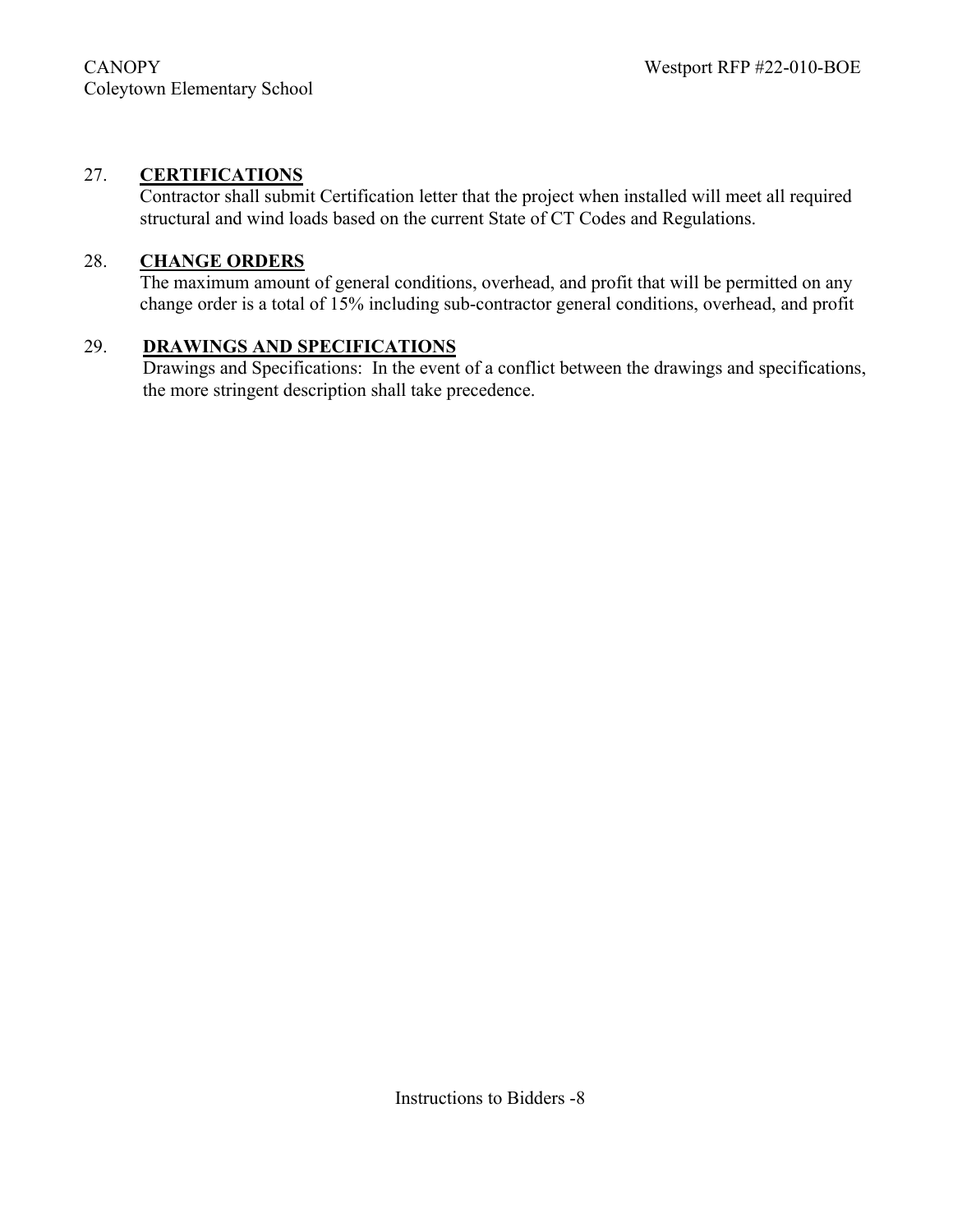# **INSURANCE REQUIREMENTS Vendors/Contractors/Users of Town of Westport Properties**

The Vendor/Contractor/User of Town of Westport Property shall purchase and maintain for the life of the contract, from a company or companies with an A.M. Best rating of A- (VII) or better, insurance as required below. Such insurance will protect the Westport Board of Education and the Town of Westport from claims set forth below which may arise out of or result from the Vendor/Contractor/User of Town of Westport Property obligation under the contract, whether such obligations are those of the Vendor/Contractor/User of Town of Westport Property or those of a subcontractor or any person or entity directly or indirectly employed by said Vendor/Contractor/User of Town of Westport Property or by anyone for whose acts said Vendor/Contractor/User of Town of Westport Property may be liable.

A. Workers Compensation:

Vendor/Contractor/User of Town of Westport Property shall provide workers compensation insurance required by law with employers liability limits for at least the amounts of liability for bodily injury by accident of \$ 500,000 each accident and bodily injury by disease of \$500,000.including a waiver of subrogation. If the work is on the water, the Longshore and Harbor Workers Compensation Act coverage is required.

B. Commercial General Liability Insurance:

Vendor/Contractor/User of Town of Westport Property shall provide commercial general liability insurance policy with an edition date of 1986 or later including products and completed operations. Limits should be at least: Bodily injury & property damage with an occurrence limit of \$1,000,000: Personal & advertising injury limit of \$1,000,000 per occurrence: General aggregate limit of \$2,000,000 (other than products and completed operations): Products and completed operations aggregate limit of \$2,000,000. Coverage will continue three years after the completion of the work.

- The policy shall name Westport Board of Education and the Town of Westport as an additional insureds and include ISO Form CG 2010 (07/04) and CG 2037 (07/04).
- Such coverage will be provided on an occurrence basis and will be primary and shall not contribute in any way to any insurance or self-insured retention carried by Westport Board of Education and/or the Town of Westport.
- The policy shall contain a waiver of liability in favor of the Westport Board of Education and the Town of Westport.
- Such coverage shall contain a broad form contractual liability endorsement or wording within the policy form to comply with the hold harmless and indemnity provision of the contract
- A per project aggregate limit of liability endorsement shall apply for any construction contract.
- Deductible and self-insured retentions shall be declared and are subject to the approval of the Westport Board of Education and/or the Town of Westport.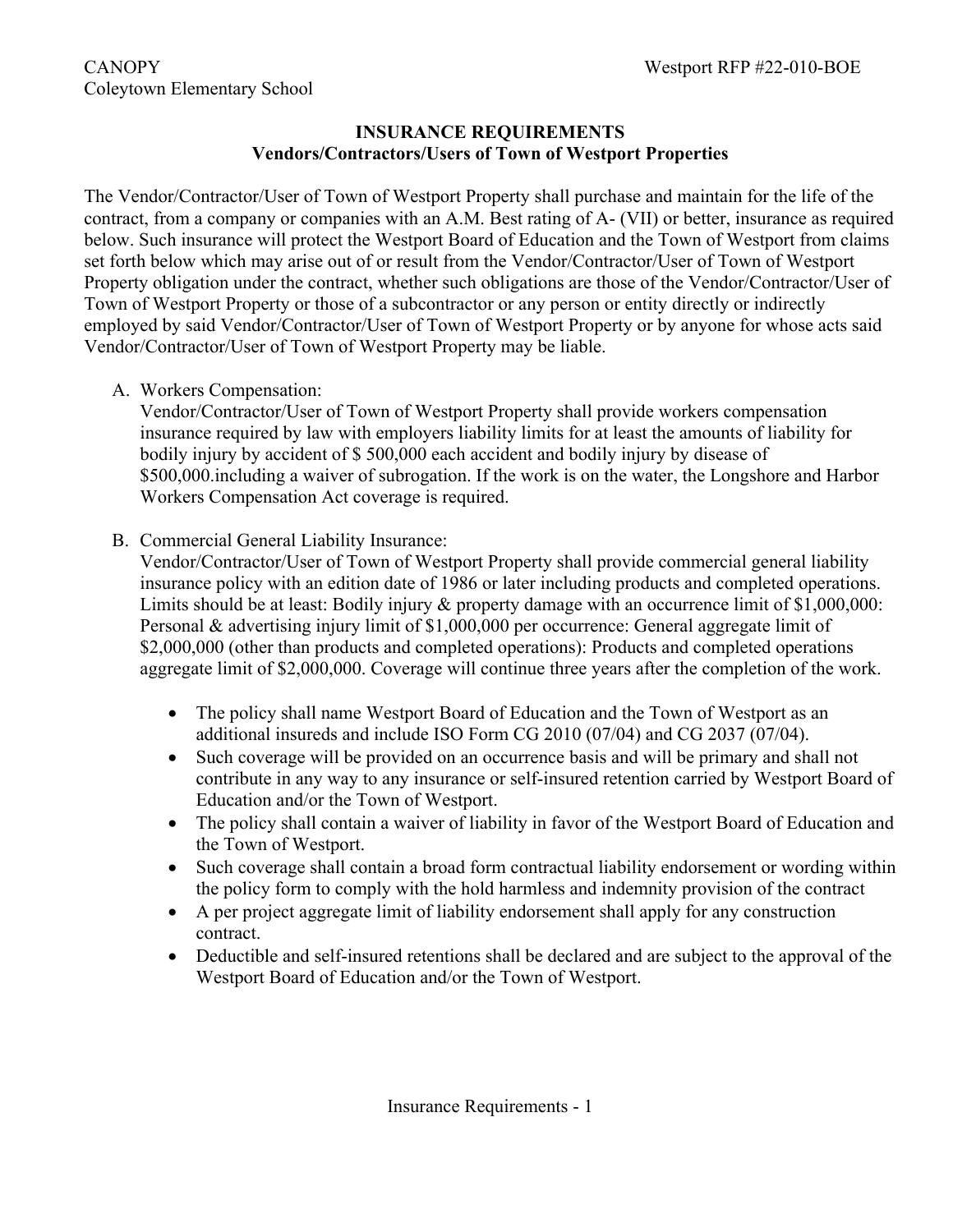# CANOPY Westport RFP #22-010-BOE Coleytown Elementary School

C. Commercial Automobile Insurance:

Vendor/Contractor/User of Town of Westport Property shall provide commercial automobile insurance for any owned autos (symbol 1 or equivalent) in the amount of \$1,000,000 each accident covering bodily injury and property damage on a combined single limit basis. Such coverage shall also include hired and non-owned automobile coverage. Policy shall name Westport Board of Education and the Town of Westport as additional insureds.

D. Umbrella or Excess Liability Insurance:

Vendor/Contractor/User of Town of Westport Property shall provide an umbrella or excess liability policy in excess (without restriction or limitation) of those limits and coverages described in items (A) through (C). Such policy shall contain limits of liability in the amount of \$5,000,000 each occurrence and \$5,000,000 in the aggregate.

E. Errors & Omissions Insurance:

If the agreement is for professional services, the Vendor/Contractor/User of Town of Westport Property shall provide errors & omissions insurance for liability resulting from the negligent performance of professional duties or operations. Such policy shall contain limits of liability in the amount of \$1,000,000 each occurrence and \$3,000,000 in the aggregate. The policy shall name Westport Board of Education, the Town of Westport, and the Architect as additional insureds.

F. Educators Errors & Omissions Insurance:

If the agreement is for educational services, the Vendor/Contractor/User of Town of Westport Property shall provide educator errors & omissions for liability resulting arising out of any breach of duty, neglect, error, misstatement, or omission committed in the course of their duties. Such policy shall contain limits of liability in the amount of \$1,000,000 each occurrence and \$1,000,000 in the aggregate. The policy shall name Westport Board of Education and the Town of Westport as additional insureds.

G. Contractors Pollution Liability:

If the agreement includes work involving abatement, removal, clean-up or handling of any pollutant or hazardous material, the Vendor/Contractor/User of Town of Westport Property shall provide pollution liability insurance, including products and completed operations and contractual liability coverage of not less than \$5,000,000 each occurrence and \$5,000,000 in the aggregate for this project. The policy shall name Westport Board of Education and the Town of Westport as additional insureds and waive subrogation in favor of Westport Board of Education and the Town of Westport.

As to the insurance required, the insurer(s) and/or their authorized agents shall provide Westport Board of Education with certificates of insurance prior to execution of the contract by Westport Board of Education and the successful bidder, describing the coverage and prior to 30 days of any renewal. The certificate will include a copy of the additional insured and contractual liability endorsements.

# **END OF SECTION**

Insurance Requirements - 2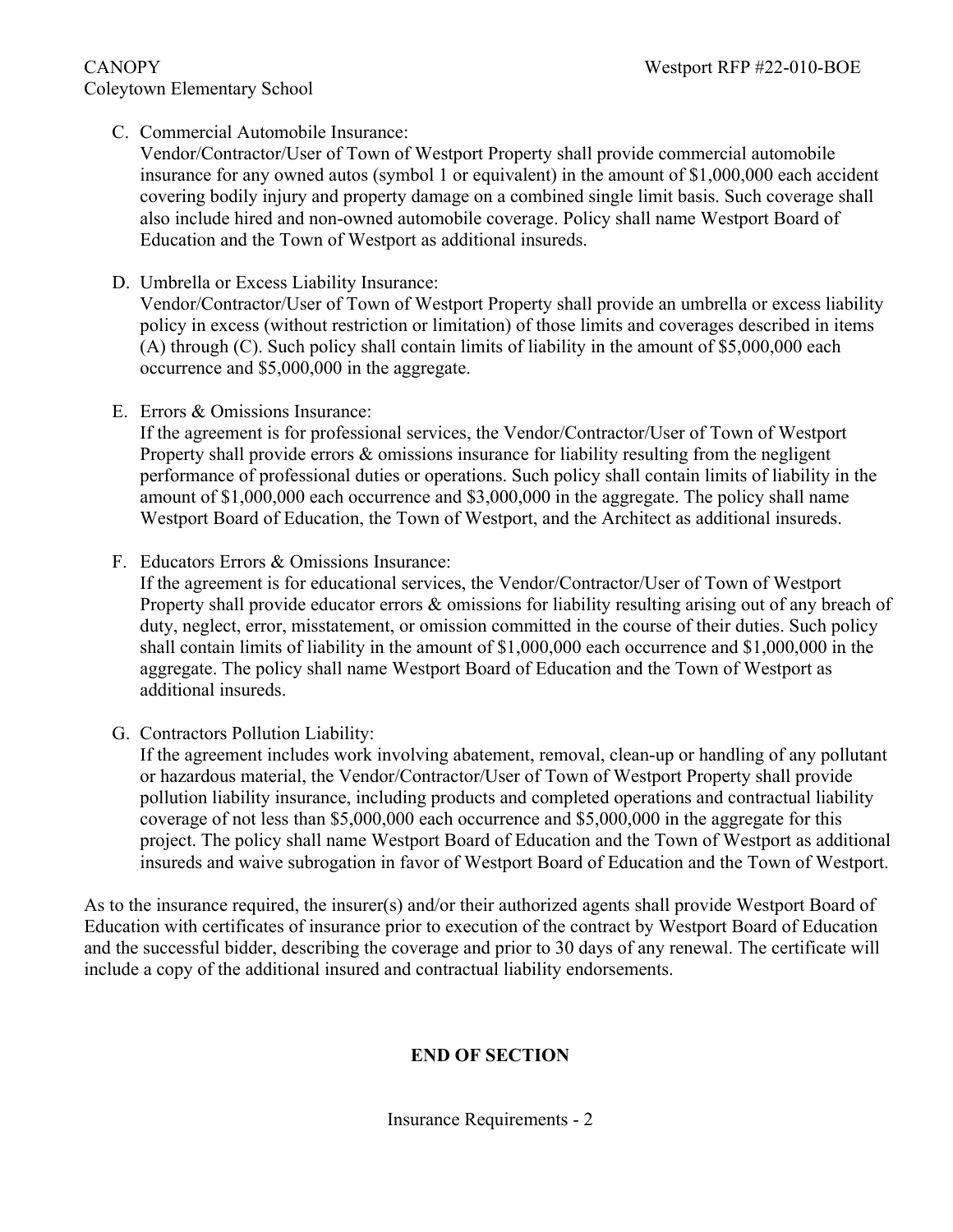# PART ONE - GENERAL

# 1.1 DESCRIPTION

## Work Included:

Throughout the Contract Documents, reference is made to codes and standards which establish qualities and types of workmanship and materials, and which establish methods for testing and reporting on the pertinent characteristics.

Where materials or workmanship are required by these Contract Documents to meet or Exceed the specifically named codes or standards, it is the Contractor's responsibility to provide materials and workmanship which meet or exceed the specifically named code or standard.

It is also the Contractor's responsibility, when so required by the Contract Documents or by written request from the Architect, to deliver to the Architect all required proof that the materials or workmanship, or both, meet or exceed the requirements of the specifically named code or standard. Such proof shall be in the form required to be copies of a certified report of tests conducted by a testing agency approved for that purpose by the Architect.

# 1.2 QUALITY ASSURANCE

Familiarity with pertinent codes and standards: In procuring all items used in this work, it is the Contractor's responsibility to verify the detailed requirements of the specifically named codes and standards and to verify that the items procured for use in this work meet or exceed the specified requirements.

Rejection of non-complying items: The Architect reserves the right to reject items incorporated into the work which fail to meet the specified minimum requirements. The Architect further reserves the right, and without prejudice to other recourse the Architect may take, to accept non-complying items subject to an adjustment in the Contract Amount as approved by the Architect and the Owner.

Applicable standards: Listed in these Specifications include, but are not necessarily limited to, standards produced by the following agencies and organizations: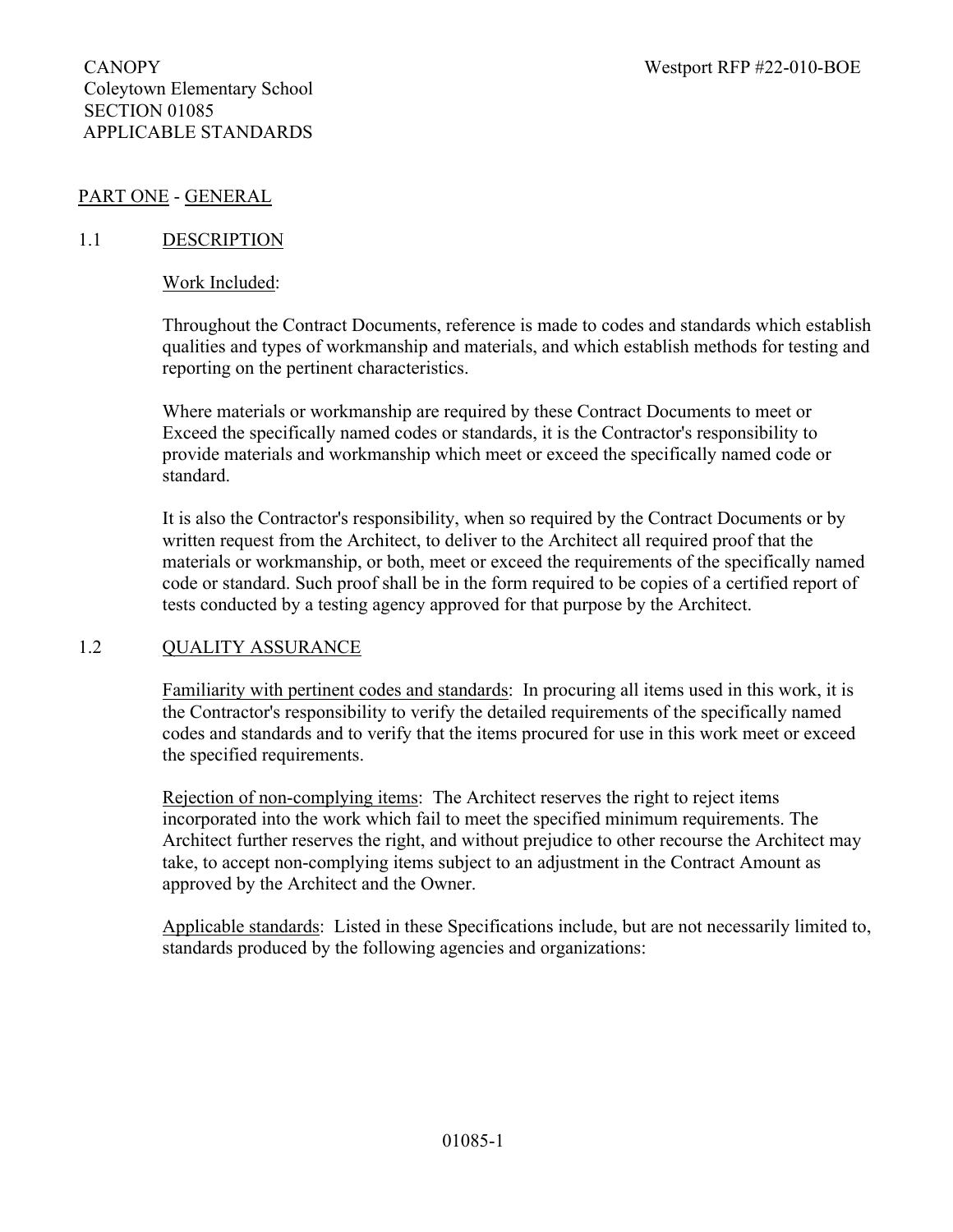# CANOPIES Westport RFP #19-015-BOE Coleytown Elementary School

| 1.  | ACI           | American Concrete Institute, Box 18150, Redford Station, Detroit, MI 48219.                                                                                 |
|-----|---------------|-------------------------------------------------------------------------------------------------------------------------------------------------------------|
| 2.  | <b>AISC</b>   | American Institute of Steel Construction, Inc., 1221 Avenue of the Americas, New<br>York, NY 10020.                                                         |
| 3.  | <b>ANSI</b>   | American National Standards Institute                                                                                                                       |
| 4.  | <b>ASTM</b>   | American Society for Testing and Materials, 1916 Race Street, Philadelphia, PA<br>19111.                                                                    |
| 5.  | <b>NEC</b>    | National Electrical Code (see NFPA).                                                                                                                        |
| 6.  | <b>NEMA</b>   | National Electrical Manufacturers Association, 155 East 44th Street, New York, NY<br>10017.                                                                 |
| 7.  | <b>NFPA</b>   | National Fire Protection Association, 470 Atlantic Avenue, Boston, MA 02210.                                                                                |
| 8.  | <b>SDI</b>    | Steel Deck Institute, 135 Addison Avenue, Elmhurst, IL 60125.                                                                                               |
| 9.  | <b>TCA</b>    | Tile Council of America, Inc., P.O. Box 326, Princeton, NJ 08540.                                                                                           |
| 10. | UL            | Underwriter's Laboratories, Inc., 207 East Ohio Street, Chicago, IL 60611.                                                                                  |
| 11. |               | Fed. Specs. and Fed. Standards<br>Specifications Sales (3FRI), Building 197 Washington Navy Yard, General Services<br>Administration, Washington, DC 20407. |
| 12. | BC            | State of Connecticut, Basic Building Code.                                                                                                                  |
| 13. | <b>CDOT</b>   | State of Connecticut Department of Transportation - Standard Specification for Road,<br>Bridges, and Incidental Construction.                               |
| 14. | <b>NBFU</b>   | National Bureau of Fire Underwriters.                                                                                                                       |
| 15. | <b>ASME</b>   | American Society of Mechanical Engineers, United Engineering Center, 345 East 47th<br>Street, New York, NY 10017.                                           |
| 16. | <b>ASHRAE</b> | American Society of Heating, Refrigerating, and Air Conditioning Engineers, 345 East<br>47th Street, New York, NY 10017.                                    |
| 17. |               | SMACNA Sheet Metal and Air Conditioning Contractors National Association, Inc., 1611 North<br>Kent Street, Arlington, VA 22209.                             |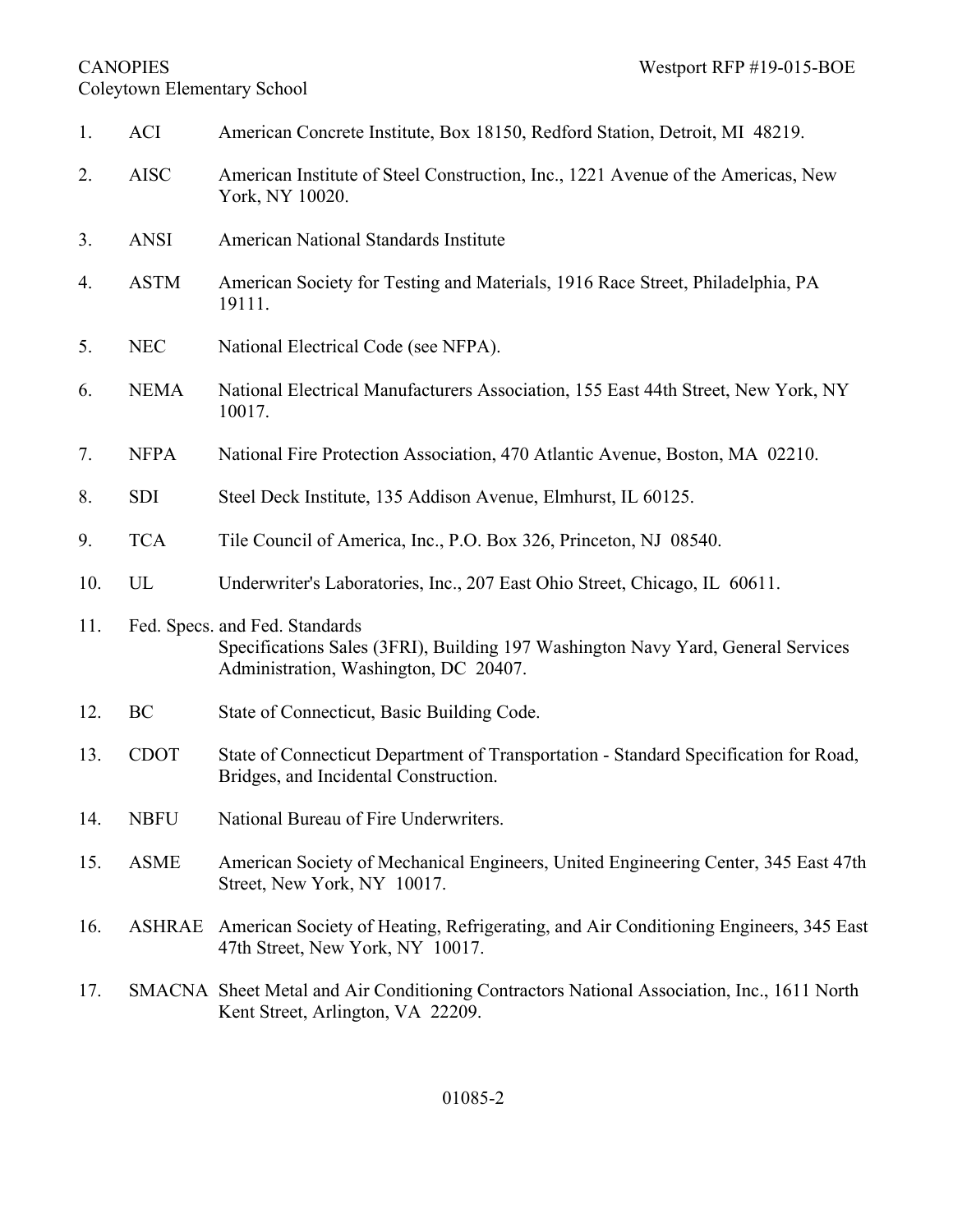# Coleytown Elementary School

18. AMCA Air Moving and Conditioning Association, 205 West Touhy Avenue, Park Ridge, IL. 19. ADA Americans with Disabilities Act 20. NCAA National Collegiate Athletic Association 21. UFAS Uniform Federal Accessibility Standards 22. CT Connecticut 23. IBC International Building Code 24. Applicable Codes 2018 Connecticut State Building Code including the following: Connecticut Supplement, 2018 2015 International Building Code 2015 International Existing Building Code 2015 International Energy Code 2015 International Mechanical Code 2015 International Plumbing Code 2017 NFPA 70 National Electric Code 2015 International Fire Code 2015 Connecticut State Fire Safety Code ICC/ANSI A117.1 – 2009

# **END OF SECTION**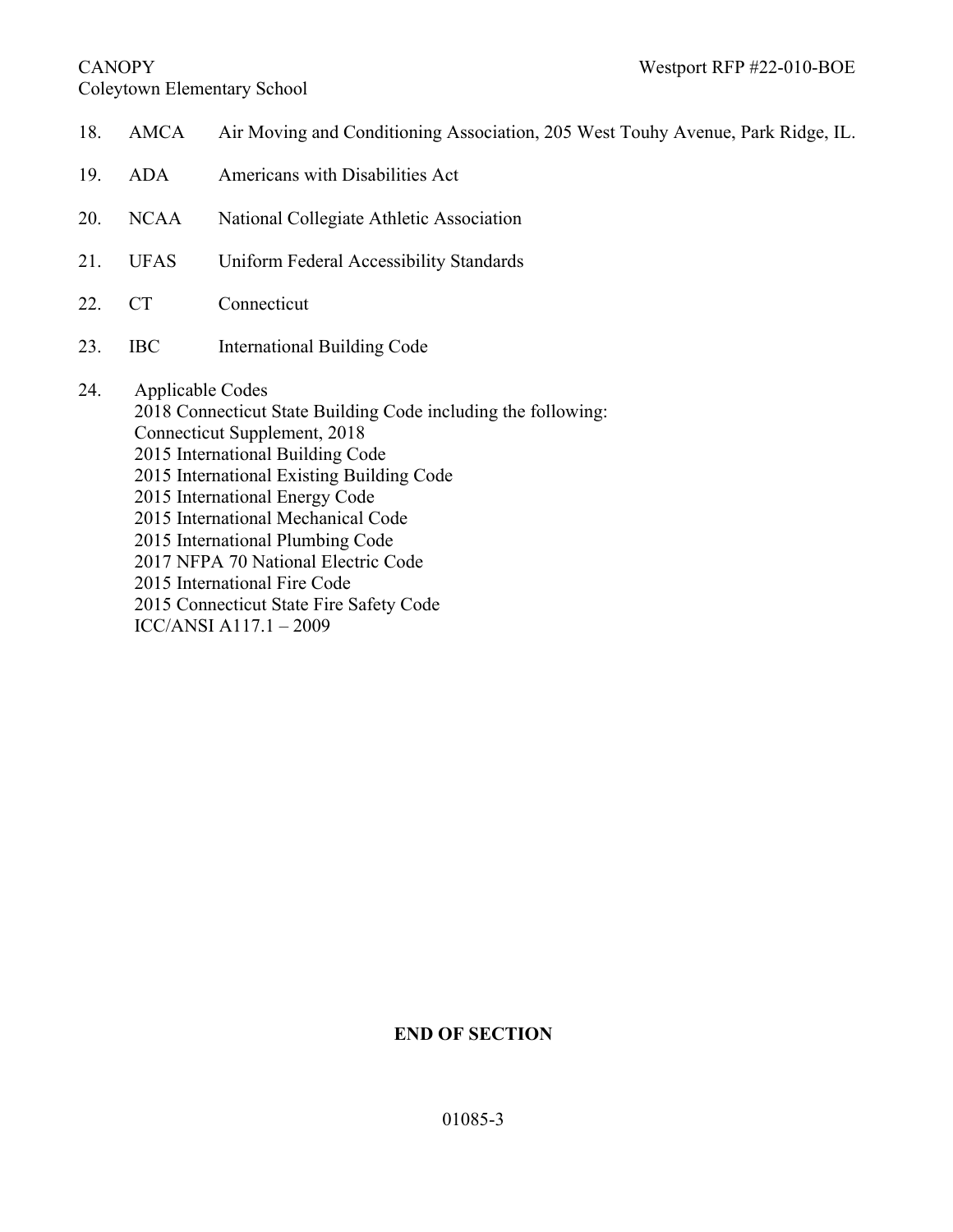# PART ONE - GENERAL

#### 1.1 DESCRIPTION

#### Work Included:

Wherever possible throughout the Contract Documents the minimum acceptable quality of workmanship and materials has been defined by manufacturer's name and catalogue number, reference to recognized industry and government standards, or description of required attributes and performance.

To ensure that the specified products are furnished and installed in accordance with design intent, procedures have been established for advance submittal of design data and for their review by the Architect.

Make all submittals required by the Contract Documents, and revise and resubmit as necessary to establish compliance with the specified requirements.

Related Work Described Elsewhere: Individual requirements for submittals are described in pertinent other Sections of these Specifications.

#### 1.2 QUALITY ASSURANCE

Coordination of Submittals: Prior to each submittal, carefully review and coordinate all aspects of each item being submitted and verify that each item and the submittal for it conforms in all respects with the requirements of the Contract Documents. By affixing the Contractor's signature to each submittal, certify that this coordination has been performed.

#### Certificates of Compliance:

Certify that all materials used in the work comply with all specified provisions thereof, certification shall not be construed as relieving the Contractor from furnishing satisfactory materials if, after tests are performed on selected samples, the material is found to not meet specified requirements.

# 1.3 SUBMITTALS

Make all submittals of shop drawings, samples, requests for substitution and other items in strict accordance with this Section.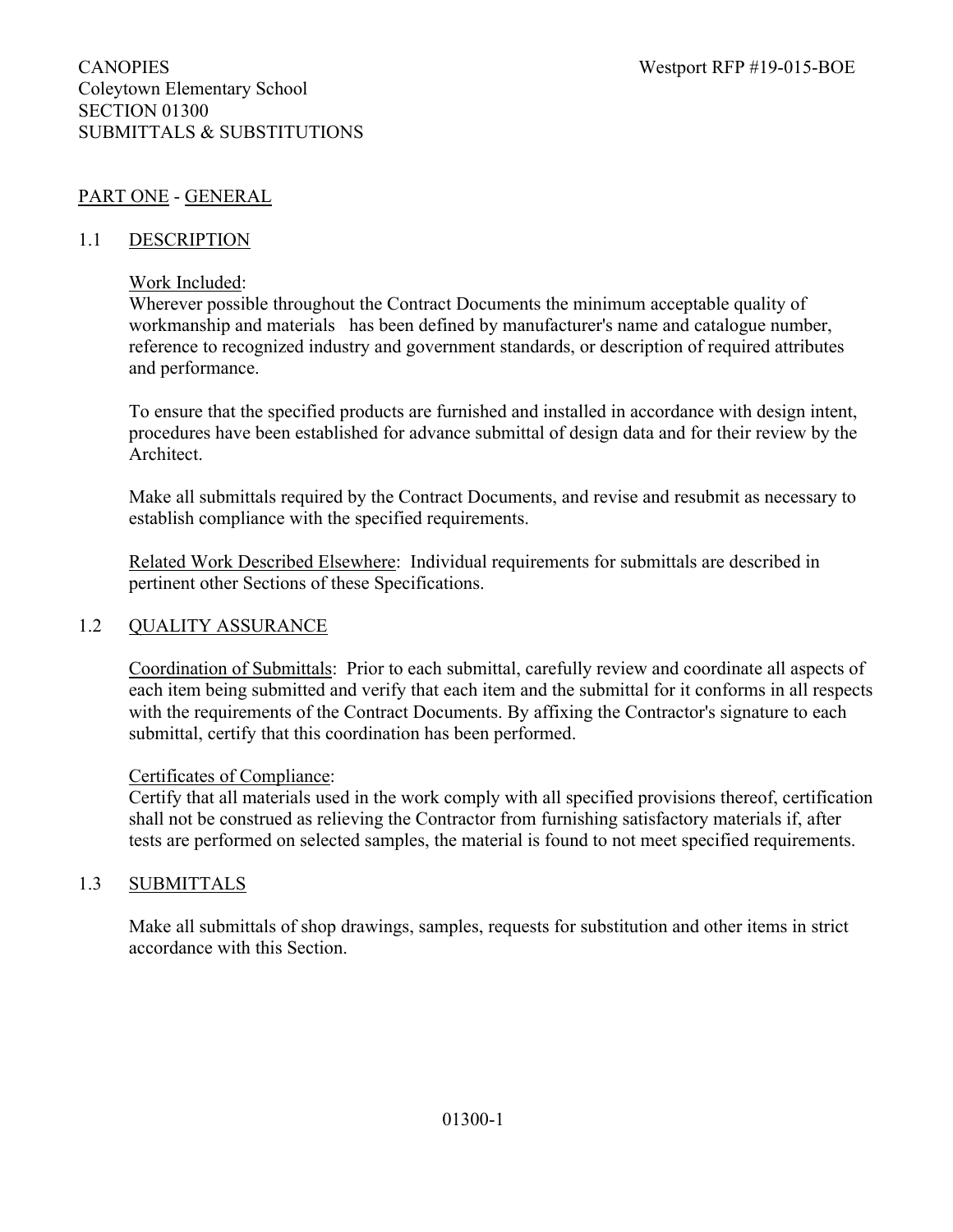# PART TWO - PRODUCTS

# 2.1 SUBMITTAL SCHEDULE

General: Compile a complete and comprehensive schedule of all submittals anticipated to be made during progress of the work. Include a list of each type of item for which Contractor's Drawings, Shop Drawings, Certificates of Compliance, Material Samples, Guarantees, or other types of submittals are required.

# 2.2 SHOP DRAWINGS AND COORDINATION DRAWINGS

#### Shop Drawings:

- a. Scale and Measurements: Make all shop drawings accurately to a scale sufficiently large to show all pertinent aspects of the item and its methods of connection to the work.
- b. Type of prints required: Electronic submittals with the approved stamp and signature of the contractor on them.
- c. Reproduction of reviewed shop drawings: Printing and distribution of reviewed shop drawings for the Architect's use will be by the Contractor.

#### 2.3 MANUFACTURER'S LITERATURE

General: Where contents of submitted literature from manufacturers includes data not pertinent to the submittal, clearly indicate which portion of the contents is being submitted for review.

Number of Copies Required: All submittals are to be electronic submittals with the contractor's signature and stamp of approval on them.

#### 2.4 SAMPLES

Accuracy of Samples: Samples shall be of the precise article proposed to be furnished.

Number of Samples Required: Unless otherwise specified, submit all samples in the quantity which is required to be returned plus one which will be retained by the Architect.

Reuse of Samples: In situations specifically so approved by the Architect, the Architect's retained sample may be used in the construction as one of the installed items.

Rejected Sample: Rejected samples will not be returned. A letter of rejection will be issued.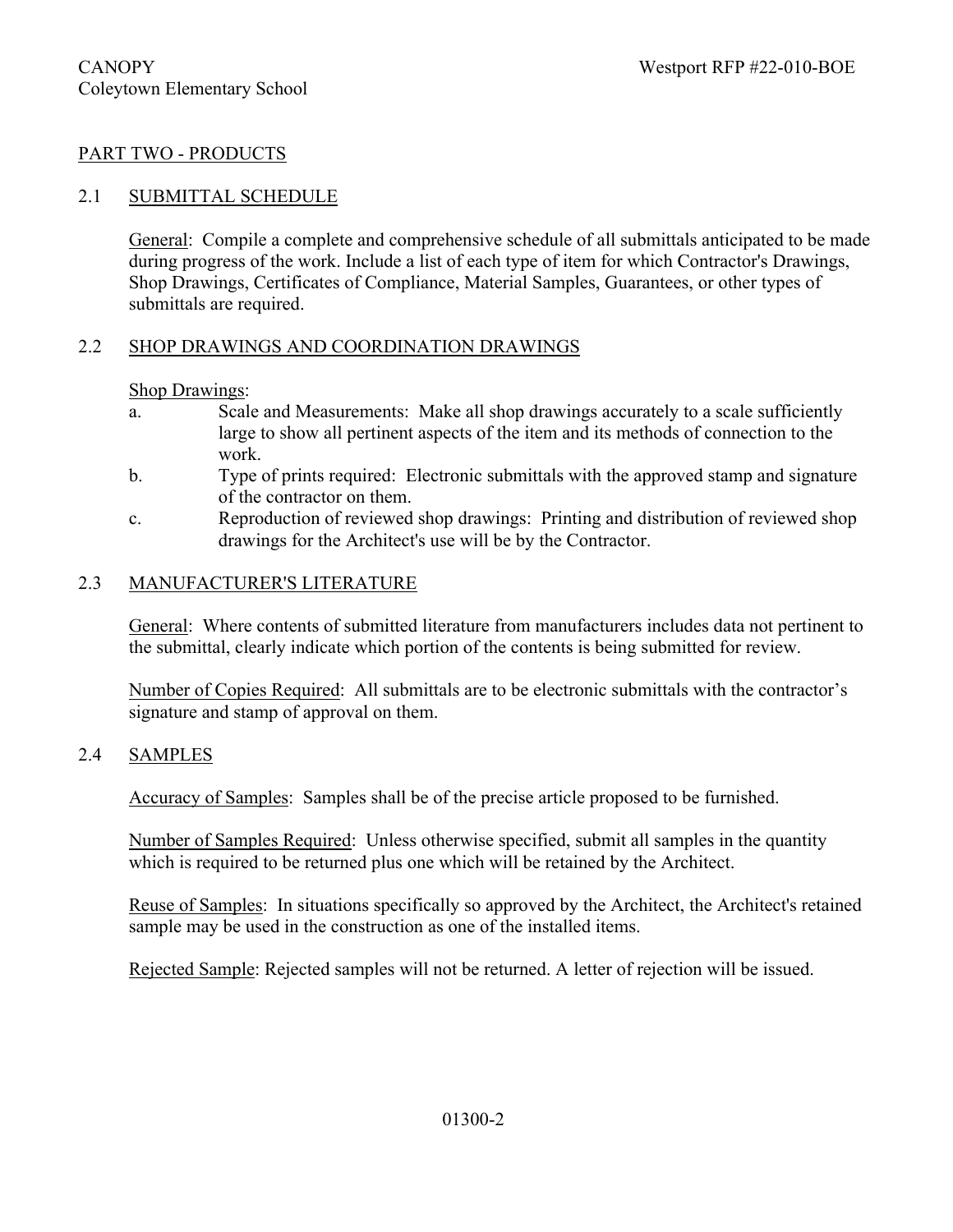### 2.5 COLORS AND PATTERNS

Unless the precise color and pattern is specifically described in the Contract Documents, and whenever a choice of color or pattern is available in a specified product, submit accurate color and pattern charts to the Architect for review and selection.

#### 2.6 SUBSTITUTIONS

#### Approval Required:

- a. The Contract is based on the standards of quality established in the Contract Documents.
- b. All products proposed for use, including those specified by required attributes and performance shall require approval by the Architect before being incorporated into the work.
- c. Do not substitute materials, equipment, or methods unless such substitution has been specifically approved for this work by the Architect.

#### "Or Equal":

- a. Where the phrase "or equal" or "or equal as approved by the Architect" occurs in the Contract Documents, do not assume that materials, equipment, or methods will be approved as equal unless the items has been specifically approved for this work by the Architect.
- b. The decision of the Architect shall be final.

#### PART THREE - EXECUTION

#### 3.1 IDENTIFICATION OF SUBMITTALS

General: Consecutively number all submittals. Accompany each submittal with a Letter of Transmittal containing all pertinent information required for identification and checking of submittals.

Identify each sample and shop drawing with the project name. Contractors name, producer name and brand and the specification section number.

Re-submittals: When material is resubmitted for any reason, transmit under a new Letter of Transmittal.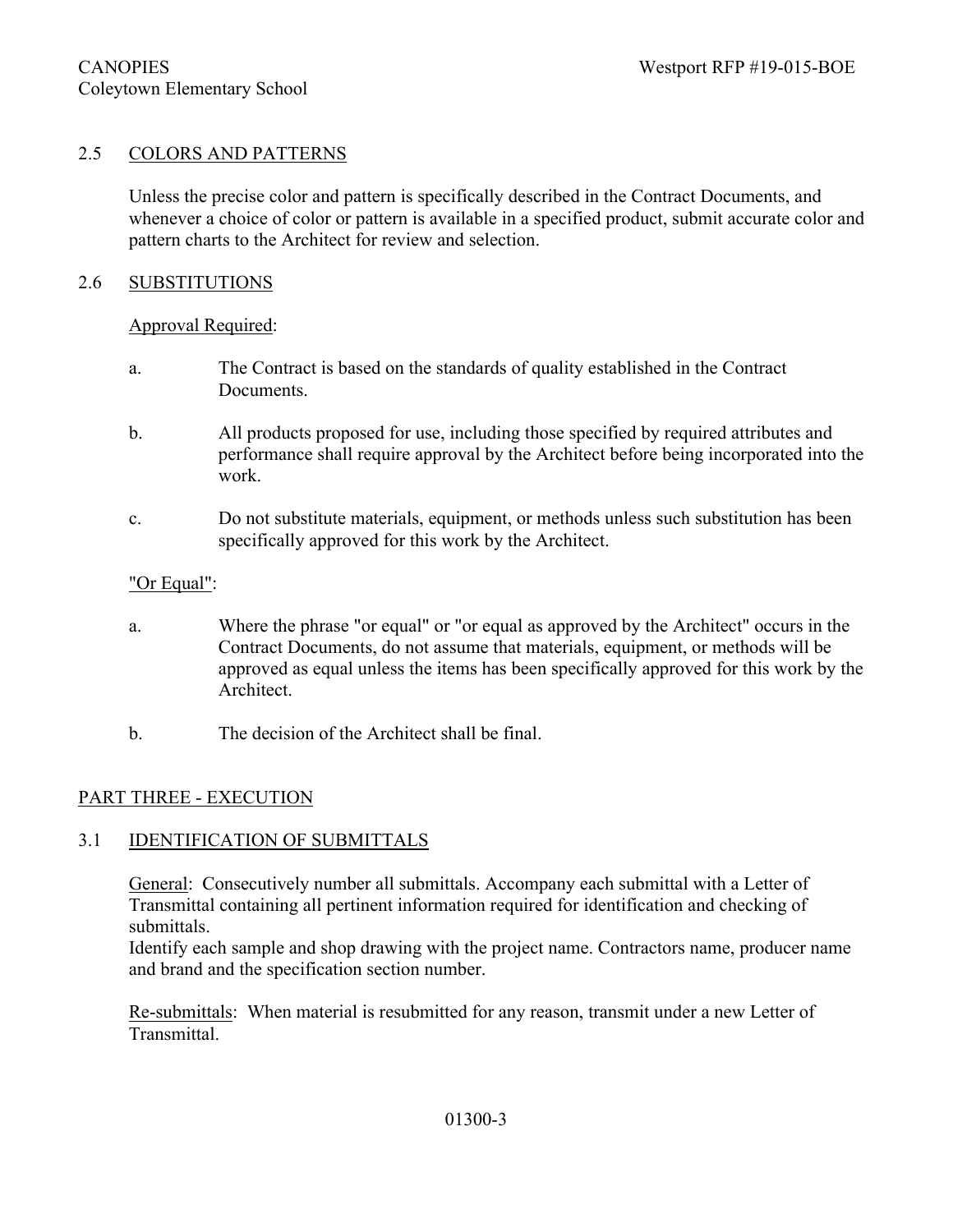## 3.2 COORDINATION OF SUBMITTALS

General: Prior to submittal for approval use all means necessary to fully coordinate all material including, but not necessarily limited to:

- 1. Determine and verify all interface conditions, catalog numbers, and similar data.
- 2. Coordinate with other trades as required.
- 3. Clearly indicate all deviations from requirements of the Contract Documents.

Grouping Submittals: Unless otherwise specified, make all submittals in groups containing all associated items to ensure that information is available for checking each item when it is received. Partial submittals may be rejected as not complying with the provisions of the Contract Documents and the Contractor shall be strictly liable for all delays so occasioned.

#### 3.3 TIMING OF SUBMITTALS

General: Make all submittals far enough in advance of scheduled dates for installation to provide all time required for reviews, for securing necessary approvals, for possible revisions and resubmittals, and for placing orders and securing delivery.

Architect's review time: In scheduling, allow at least ten calendar days for review by the Architect following his receipt of the submittal.

Delays: Delays caused by tardiness in receipt of submittals will not be an acceptable basis for extension of the contract completion date.

#### 3.4 ARCHITECT'S REVIEW

General: Review by the Architect shall not be construed as a complete check; but only that the general method of construction and detailing is satisfactory. Review shall not relieve the Contractor from responsibility for errors which may exist.

Revisions: Make all revisions required by the Architect. If the Contractor considers any required revision to be a change, he shall so notify the Architect as provided for under "Changes" in the General Conditions. Show each drawing revision by number, date, and subject in a revision block on the drawing. Make only those revisions directed or approved by the Architect.

#### 3.5 CONTRACTORS REVIEW

The Contractor MUST review, approve, and sign the shop drawings prior to submittal to the Architect. The Contractor is responsible for quantities, dimensions and verification of field conditions.

#### 3.6 RESUBMITTALS

When any shop drawing or sample is required to be submitted more than two times for review the Contractor shall pay the cost for the Engineer and/or architect to review the additional submittals. The Architect/Engineer will bill the Owner for the extra cost and the Owner will backcharge the contractor for this expense.

#### **END OF SECTION** 01300-4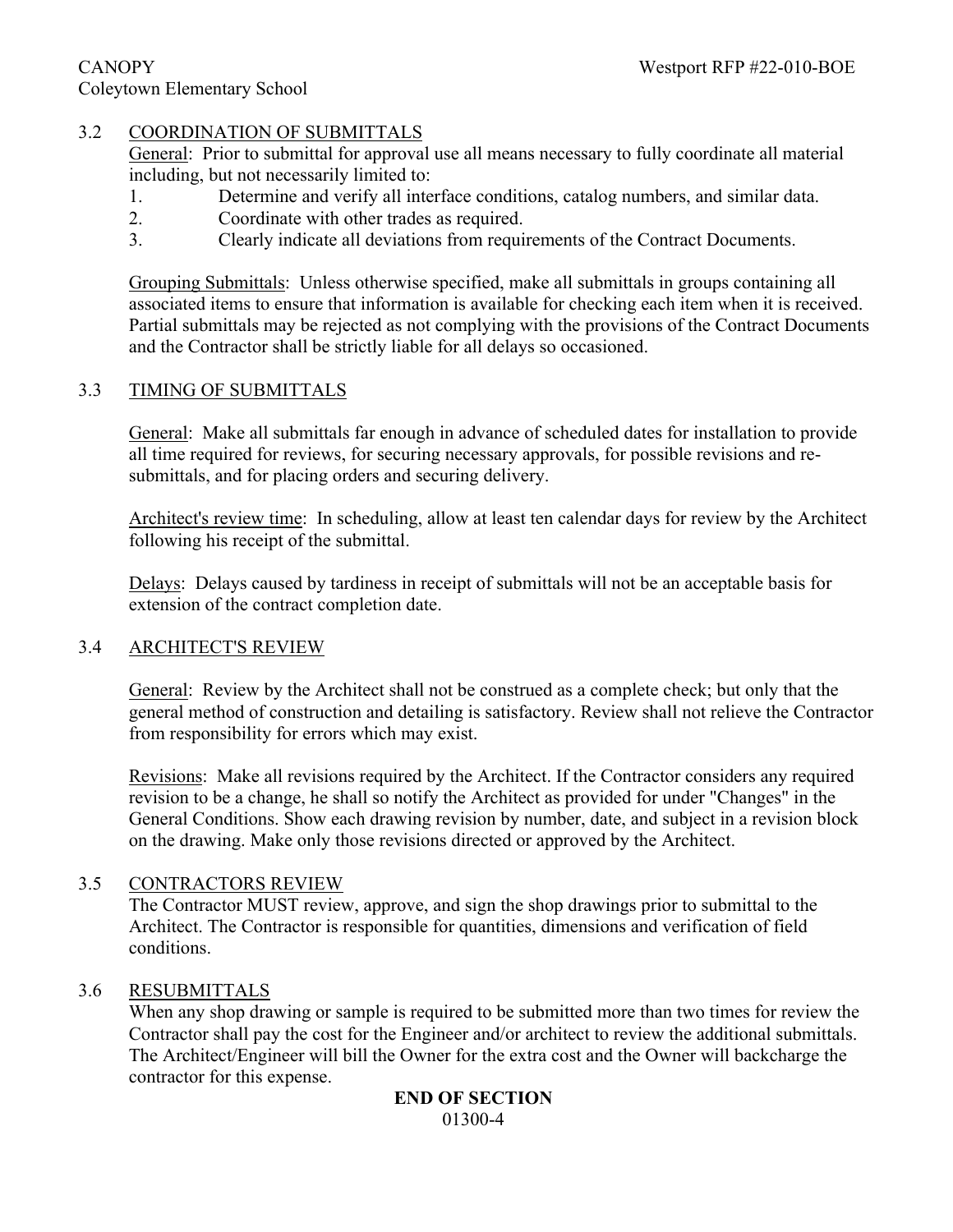# PART 1 - GENERAL

# 1.1 LABORATORY TESTING

The Owner will select and pay costs of all initial tests and reports listed in the various Sections.

# 1.2 QUALIFICATION OF LABORATORY

The construction inspection and materials testing laboratory selected will substantially comply with the basic requirements of ASTM E329-77, "Recommended Practice for Inspection and Testing Agencies for Concrete, Steel, and Bituminous Materials as Used in Construction" and will submit to the Architect a copy of the report of inspection of their facilities made by the Materials Reference Laboratory of the National Bureau of Standards during the most recent tour of such inspection, together with a memorandum stating steps taken to remedy deficiencies reported by this inspection.

Testing machines and instrumentation employed by the laboratory shall be calibrated at intervals not exceeding 12 months by devices of accuracy traceable to the National Bureau of Standards; and the laboratory will submit to the Architect applicable documentation of calibration.

## 1.3 AUTHORITY AND DUTIES OF THE LABORATORY

The Laboratory will not be authorized to revoke, alter, relax, enlarge, or release any requirements of the Contract Documents or to approve or accept any portion of the work. When it appears that the material furnished or work performed by the Contractor fails to fulfill Contract Document requirements, the laboratory will promptly direct the attention of the Architect and the Contractor to such deficiencies.

Results of all testing specified will be documented in report form and 4 copies of each report will be issued promptly and directly to the Architect for review and distribution.

#### 1.4 RESPONSIBILITIES AND DUTIES OF CONTRACTOR

The use of laboratory services shall in no way relieve the Contractor of his responsibility to furnish materials and construction in full compliance with the requirements of the Contract Documents.

To facilitate testing services, the Contractor shall cooperate with the laboratory and secure and deliver to the Architect or to the laboratory, without extra cost to the Owner,

Preliminary representative samples of the materials he proposes to use and which are required to be tested.

01400-1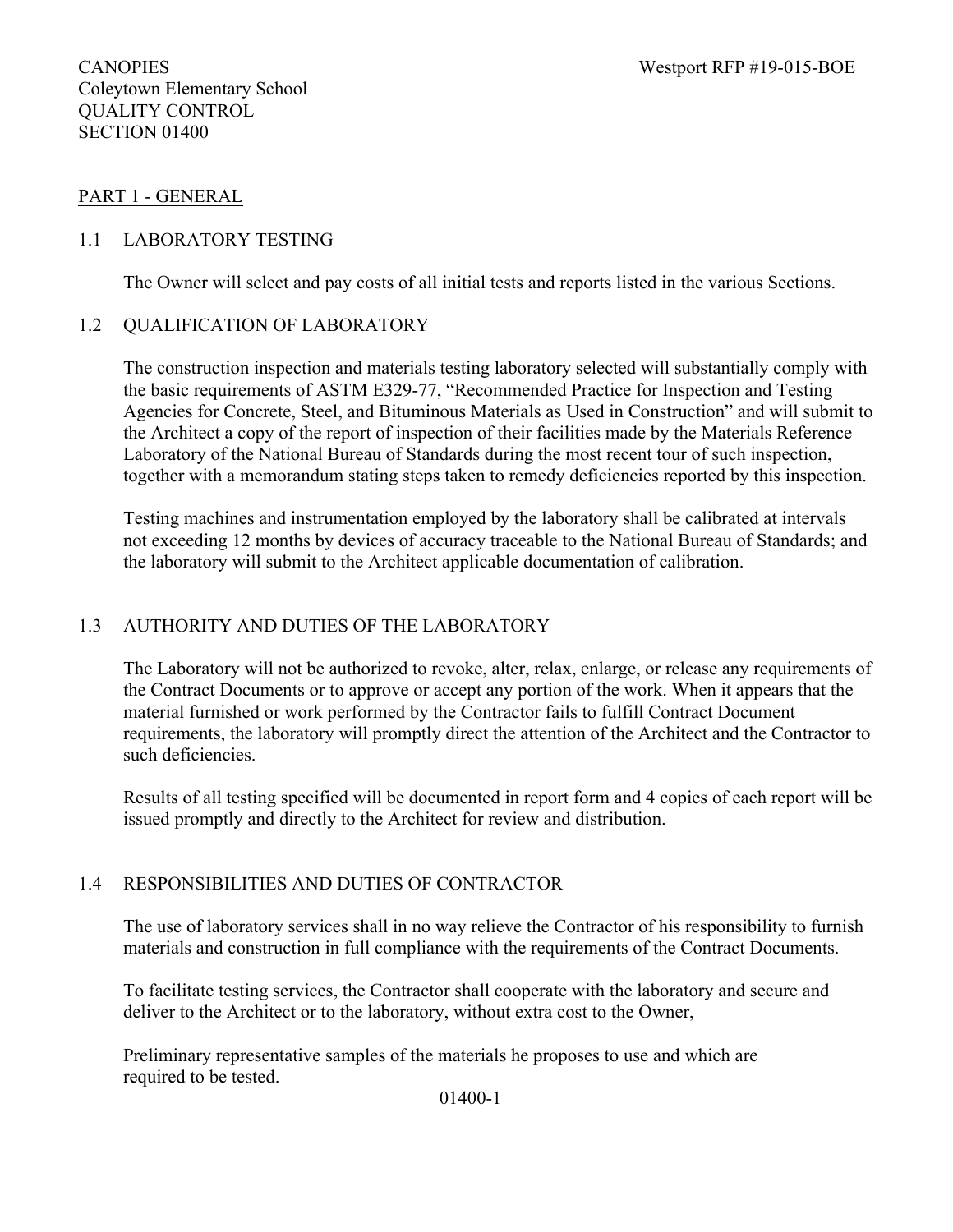## CANOPY Westport RFP #22-010-BOE Coleytown Elementary School

Furnish such casual labor and all facilities which are necessary to obtain and handle samples at the project and to facilitate the specified inspections.

Advise the laboratory sufficiently in advance of operations to allow for completion of tests and for the assignment of personnel.

Provide and maintain for the sole use of the laboratory adequate facilities for safe storage and proper curing of such test specimens which must remain on the project sire prior to testing.

Pay the laboratory for such tests or inspections as are performed exclusively for the Contractor's convenience, and for such retests as may be occasioned by initial nonconformance of the materials with the Contract Documents.

# **END OF SECTION**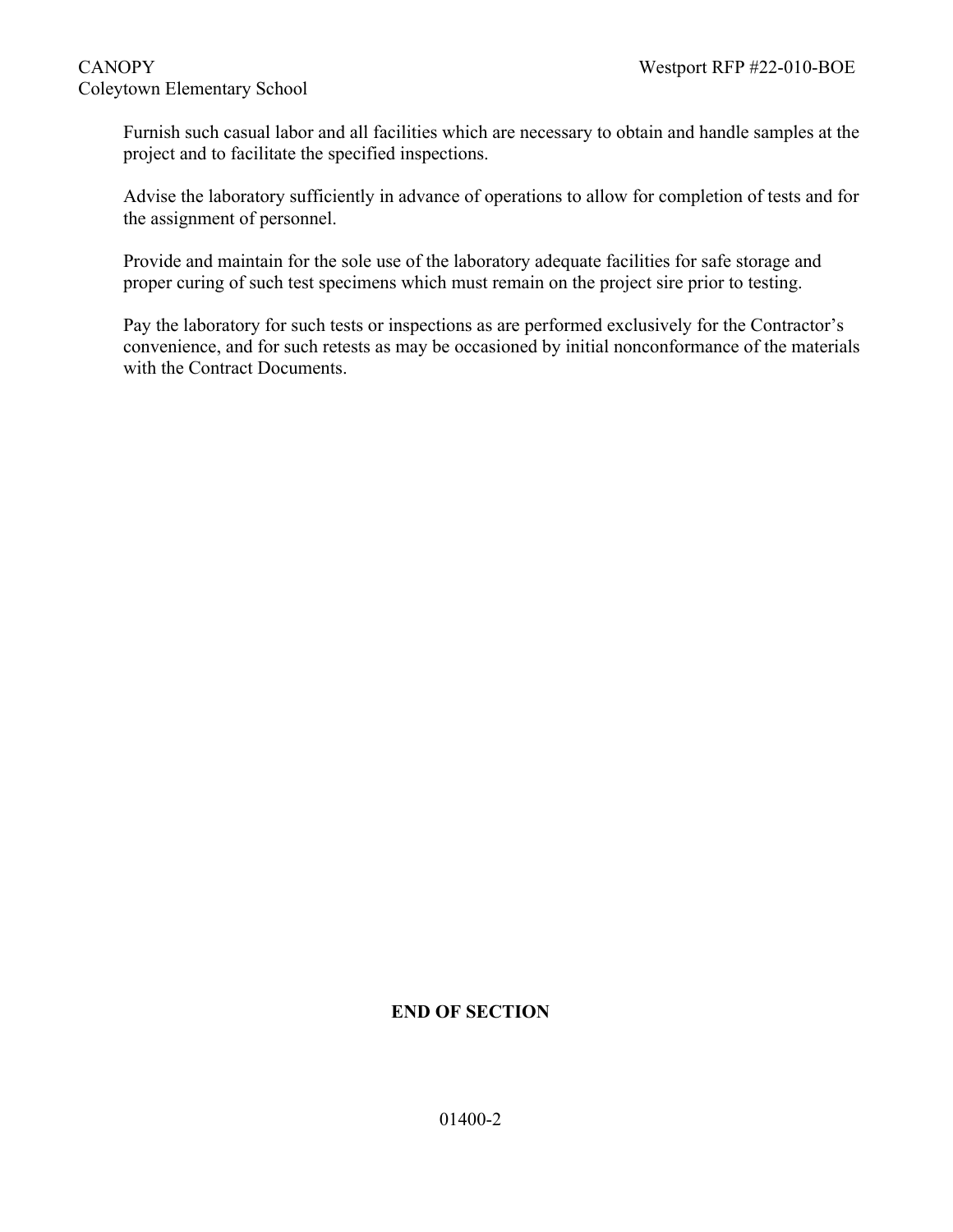#### PART ONE - GENERAL

#### 1.1 DESCRIPTION

Work Included: Temporary facilities and controls required for this work include, but are not necessarily limited to:

- 1. Enclosures such as tarpaulins, barricades, and canopies including those required to provide a separation between the area of construction and the remaining areas.
- 2. All pertinent safety regulations; ladders, planks, hoists, barricades, and similar items normally furnished by the individual trades in execution of their own portions of the work.
- 3. Temporary electricity for construction.

#### 1.2 PRODUCT HANDLING

Use all means necessary to maintain temporary facilities and controls in proper and safe condition throughout progress of the work.

#### PART TWO - PRODUCTS

#### 2.1 UTILITIES

General: All temporary facilities shall be subject to the Architect's approval and shall be provided by the contractor as required.

Electricity: Electrical contractor shall furnish and install all necessary temporary wiring, as required to provide adequate power and artificial lighting at all points where required for work and safety.

#### 2.2 ENCLOSURES

Furnish, install and maintain for the duration of construction all required scaffolds, tarpaulins, barricades, canopies, warning signs, steps, bridges, platforms, and other temporary construction necessary for proper completion of the work in compliance with all safety and other regulations.

Furnish and install a construction fence around the perimeter of the construction area. Fence to be a minimum of 5 ft high.

#### PART THREE - EXECUTION

#### 3.1 MAINTENANCE AND REMOVAL

Maintain all temporary facilities and controls as long as needed for the safe and proper completion of the work. Remove all facilites at the completion of the project.

#### **END OF SECTION**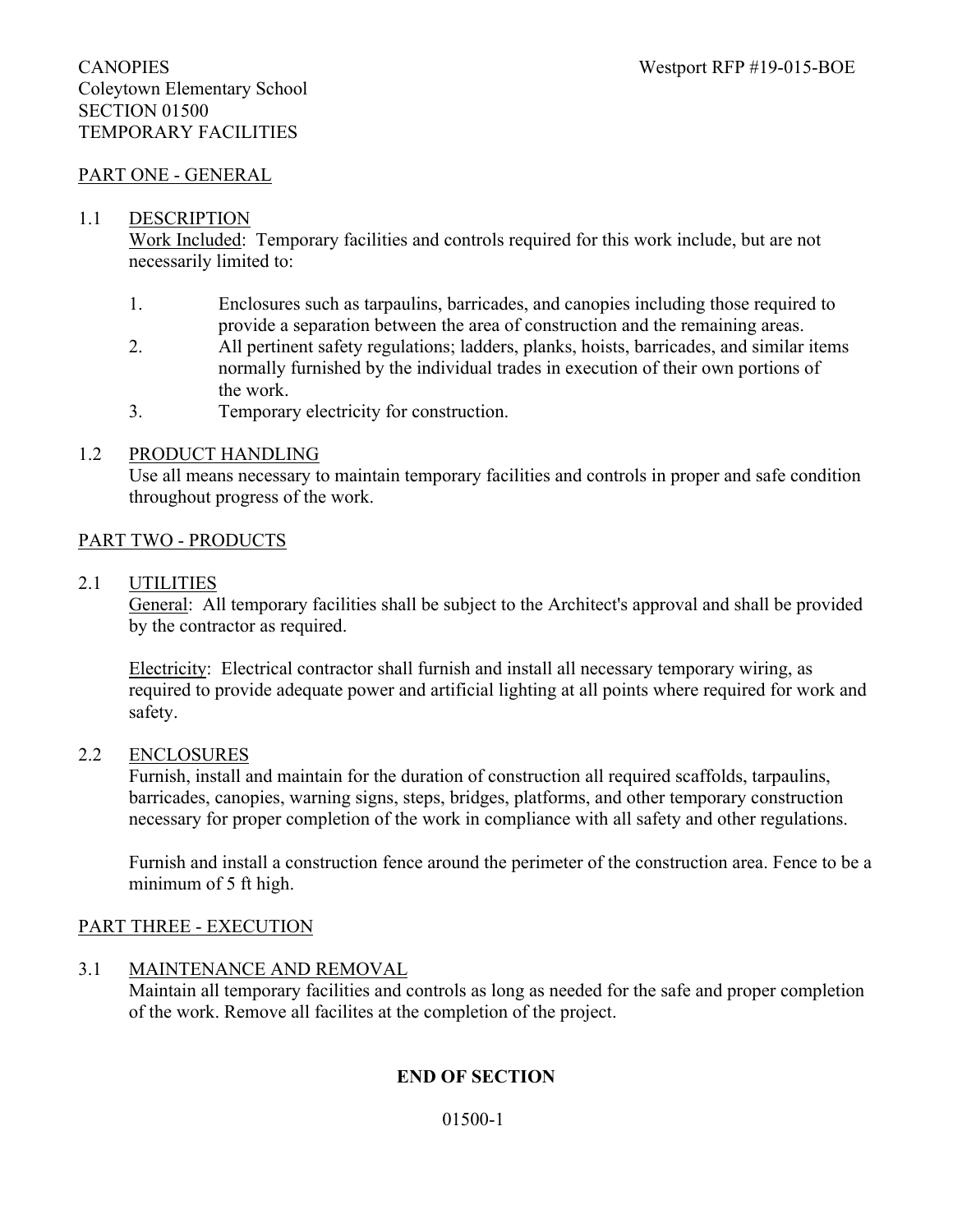# PART ONE - GENERAL

#### 1.1 DESCRIPTION

Work Included: Throughout the construction period, maintain the building and site in a standard of cleanliness as described in this Section.

Related Work Described Elsewhere: In addition to standards described in this Section, comply with all requirements for cleaning up as described in various other sections of these Specifications.

#### 1.2 QUALITY ASSURANCE

Inspection: Conduct daily inspection, to verify that requirements of cleanliness are being met.

Codes and Standards: In addition to the standards described in this Section, comply with all pertinent requirements of governmental agencies having jurisdiction.

# PART TWO - PRODUCTS

#### 2.1 CLEANING MATERIALS AND EQUIPMENT

Provide all required personnel, equipment, and materials needed to maintain the specified standard of cleanliness.

#### 2.2 COMPATIBILITY

Use only the cleaning materials and equipment, which are compatible with the surface being cleaned, as recommended by the manufacturer of the material.

#### PART THREE - EXECUTION

#### 3.1 PROGRESS CLEANING

Retain all stored items in an orderly arrangement allowing maximum access, not impeding drainage or traffic, and providing the required protection of materials.

Do not allow the accumulation of scrap, debris, water material, and other items not required for construction of this work.

Maintain the site and building in a neat and orderly condition at all times.

#### 01710-1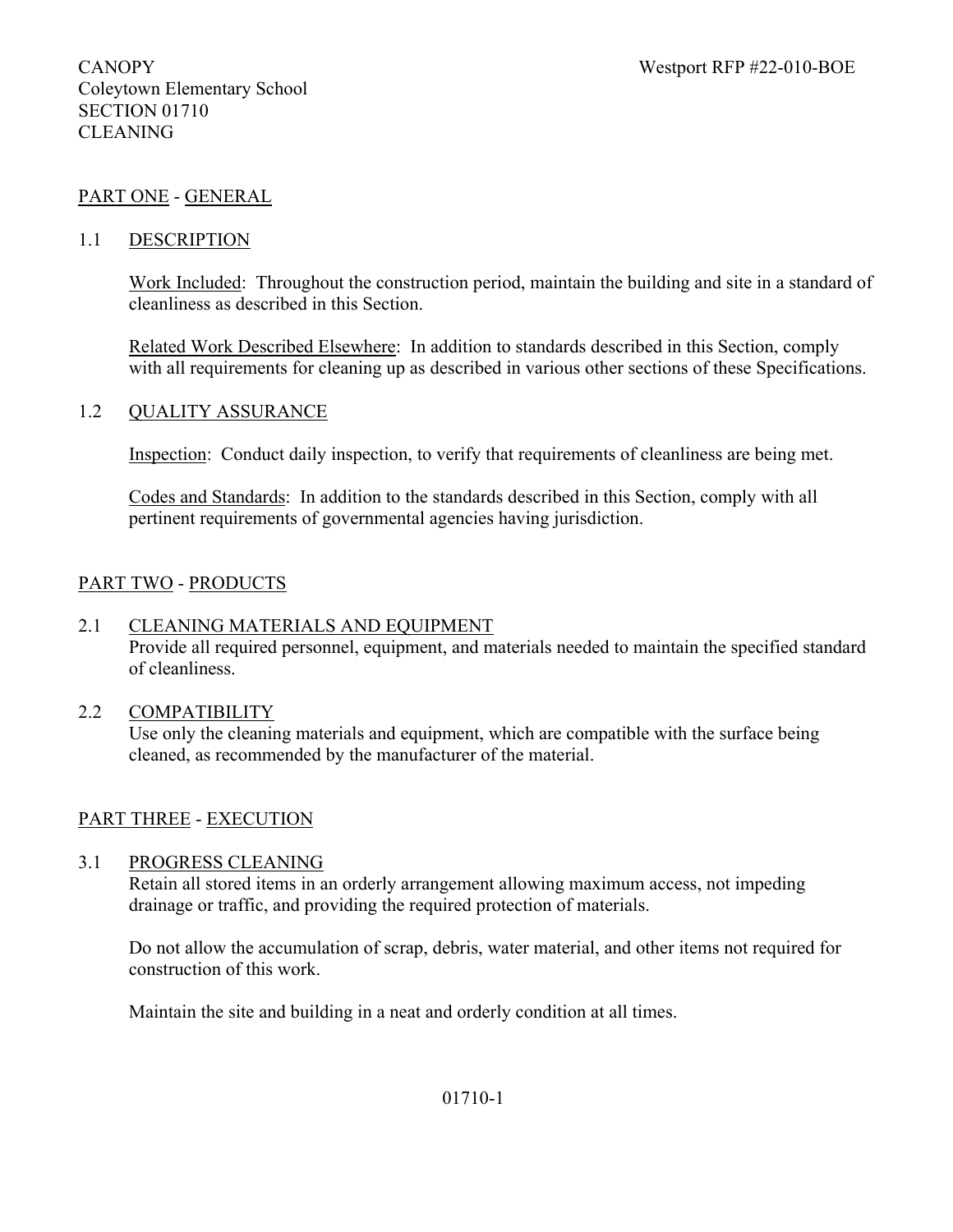Daily, and more often if necessary, inspect the structures and pick up all scrap, debris, and waste material. Remove all such items to the place designated for their storage.

As required preparatory to installation of succeeding materials, clean the structures or pertinent portions thereof to the degree of cleanliness recommended by the manufacturer of the succeeding materials, using all equipment and materials required to achieve the required cleanliness.

#### 3.2 FINAL CLEANING

General: Prior to completion of the work, remove from the job site all tools, surplus materials, equipment, scrap, debris, and waste.

Site: Unless otherwise specifically directed by the Architect, broom clean all paved areas on the site directly adjacent to the area of construction. Completely remove all resultant debris.

Exterior: Visually inspect all exterior surfaces and remove all traces of soil, waste materials, smudges, and other foreign matter. Remove all traces of splashed materials from adjacent surfaces.

Interior: Visually inspect all interior surfaces and remove all traces of soil, waste material, smudges, and other foreign matter. Remove all traces of splashed materials from adjacent surfaces. Remove all paint droppings, spots, stains, and dirt from finished surfaces. Leave area "Broom Clean".

Windows: Wash and clean all windows. Remove all stickers on glass.

# **END OF SECTION**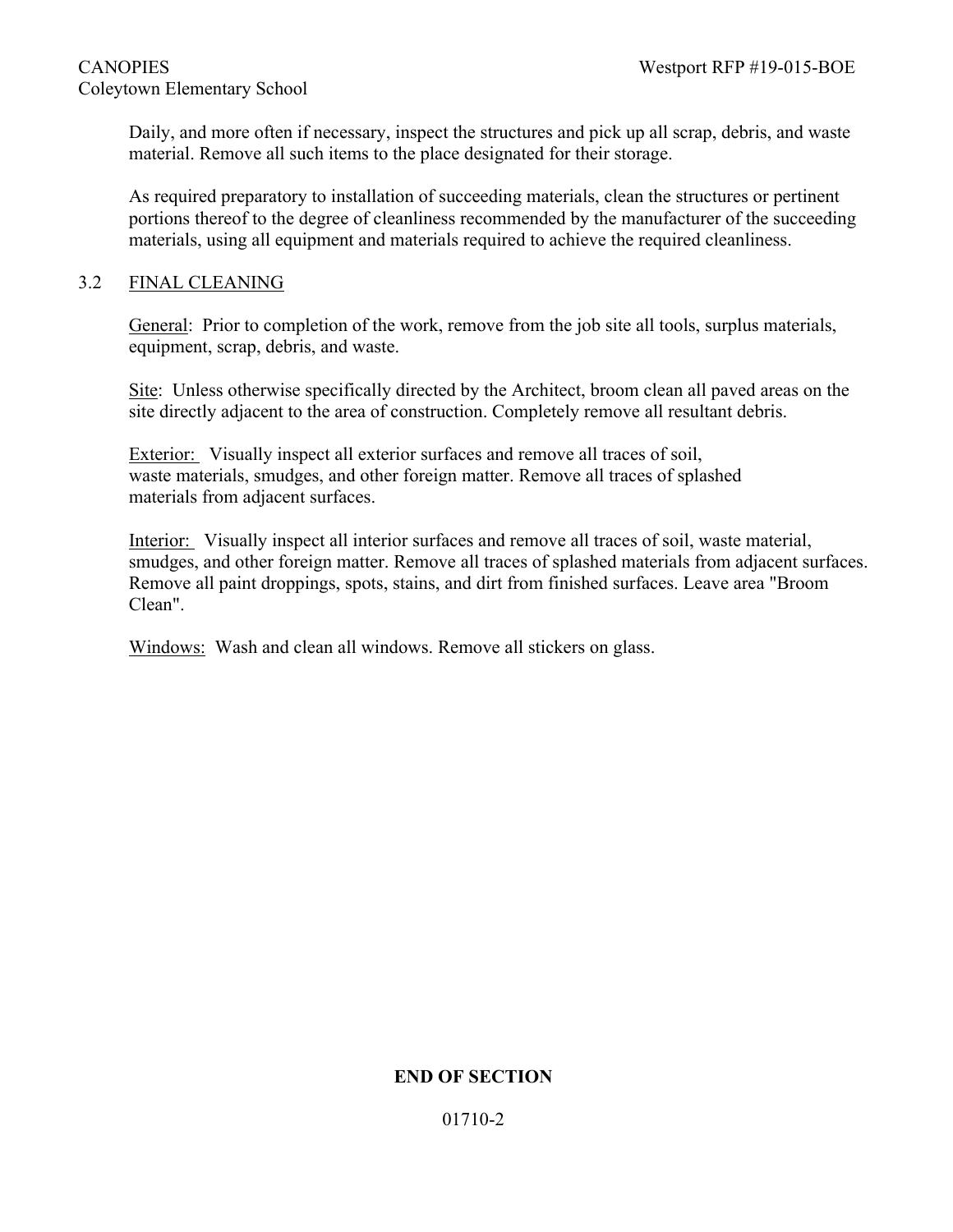# PART ONE - GENERAL

#### 1.1 DESCRIPTION

Work Included: To aid in the continued instruction of operating and maintenance personnel, and to provide a positive source of information regarding the products incorporated in the work, furnish and deliver the data described in this Section and in pertinent Sections of these Specifications.

#### Related Work Described Elsewhere:

Make all submittals in strict accordance with the provisions of Sections 01300.

Required contents of submittals may also be amplified in the pertinent other Sections.

# 1.2 QUALITY ASSURANCE

In preparation of data required by this Section, use only personnel who are thoroughly trained and experienced in operation and maintenance of the described items, completely familiar with the requirements of this Section, and skilled in technical writing to the degree needed for communicating the essential data.

#### 1.3 SUBMITTALS

Manual: Submit three copies of all manuals to the Architect prior to the final acceptance of the work.

#### PART TWO - PRODUCTS

# 2.1 INSTRUCTION MANUALS

General: Submit instruction and maintenance manuals in the following form: 8-1/2" X 11" paper, typewritten, with front cover that clearly identifies the manual.

Contents: Include at least the following information in all manuals:

- a. Name and model number of equipment.
- b. Complete instructions regarding operation and maintenance of all equipment involved, including lubrication, disassembly, and reassembly.
- c. Complete nomenclature and part number of all replacement parts, name, and address of nearest vendor, and all other pertinent data regarding procurement procedure.
- d. Copy of all guarantees and warranties issued.
- e. Such other data as required in pertinent other Sections of these specifications.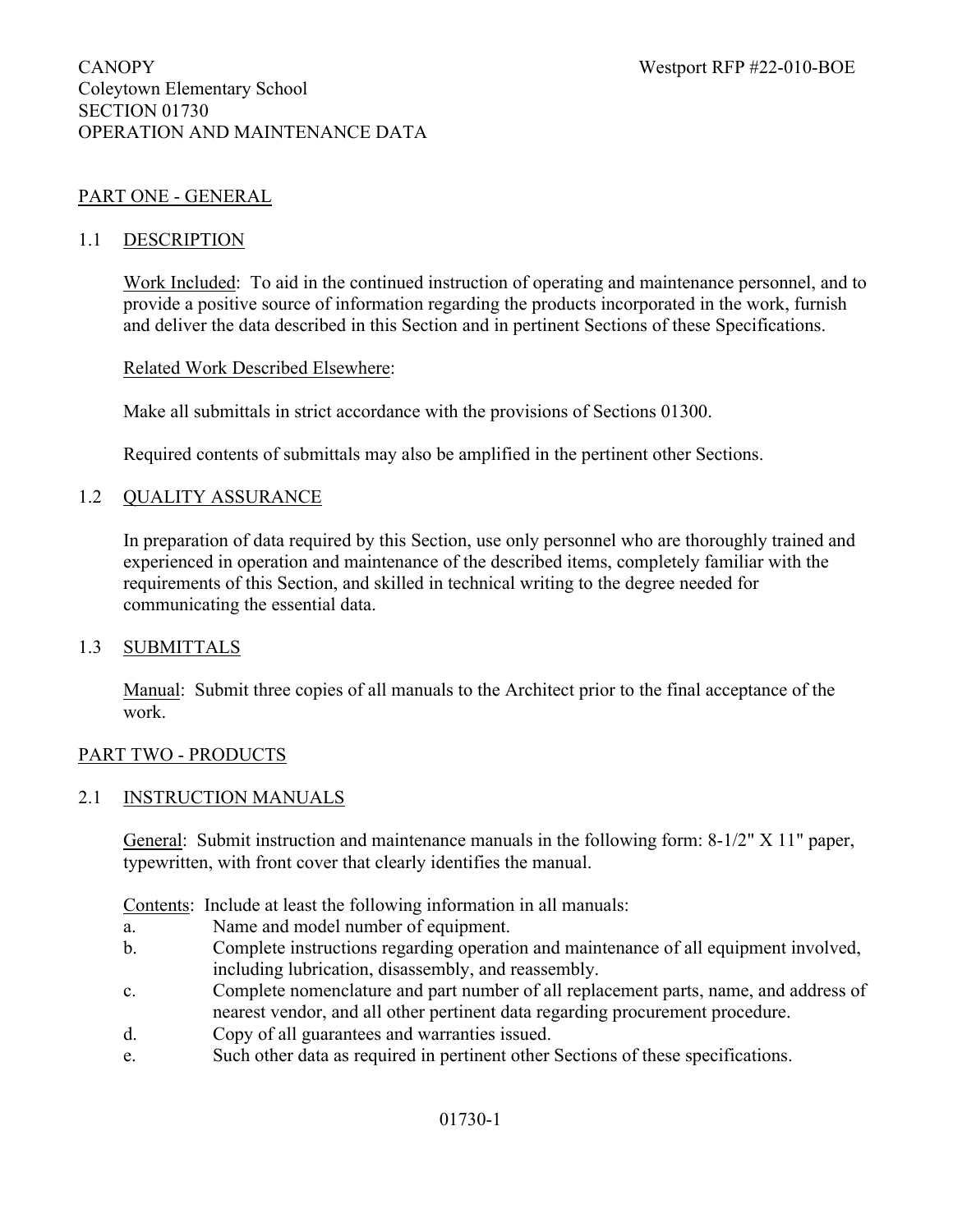# PART THREE - EXECUTION

# 3.1 INSTRUCTION MANUALS

All manuals shall be prepared to make the Owner aware of all required maintenance of equipment.

# **END OF SECTION**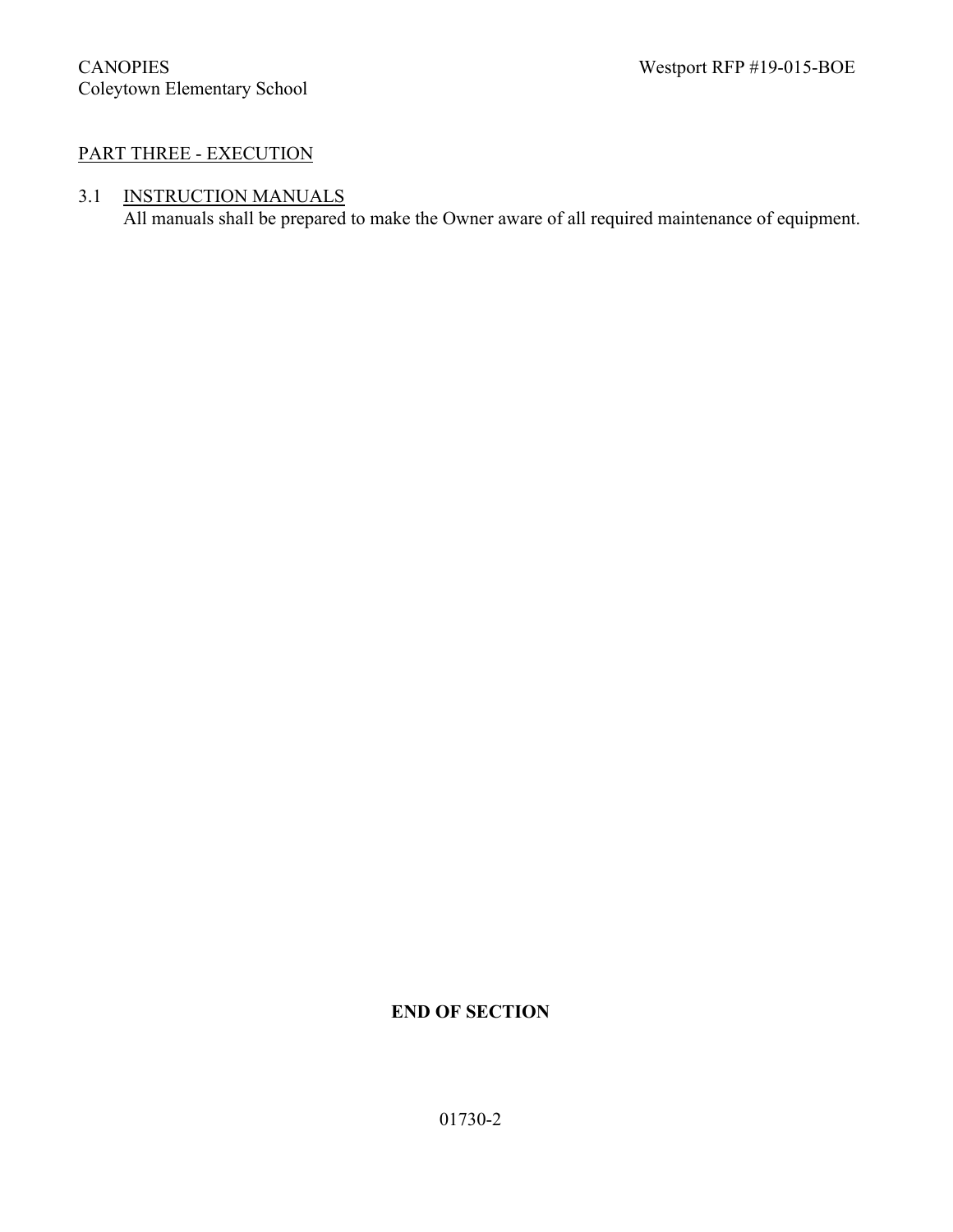# CANOPY Westport RFP #22-010-BOE Coleytown Elementary School SECTION 01800 PROJECT CLOSEOUT

# PART ONE - GENERAL CLEAN-UP

Remove all temporary utilities including the construction fence from the site.

At substantial completion of the project clean all surfaces, remove all labels, clean the construction area of the site and remove all debris from the site.

# GUARANTEE & WARRANTY

In addition to the warranty  $\&$  guarantees stipulated in the general conditions the following shall apply;

Warrant and guaranty all work for a period of one year from the date of the certificate of occupancy obtained from the Town of Westport, CT. This shall include all work performed by subcontractors, and material supplied by subcontractors.

Guaranty the building, including the roof of the modular classroom building to be watertight and free of leaks for a period of 20 years from the date of the final payment.

Guaranty the roof and walls area of the existing school building where the new conduits are installed on or through, are watertight and the contractor shall guaranty that they will remain watertight and free of leaks for a period of five years from the date of the final payment.

# MAINTENANCE MANUALS

Submit three copies of maintenance and operating manuals that specify full details for care and maintenance of all new equipment and visible surfaces.

# SIESMIC DOCUMENTATION

Provide documentation from a CT licensed structural engineer that the modular classrooms are properly anchored to the foundation system in accordance with all codes and regulations, including all seismic requirements.

# END OF SECTION

01800-1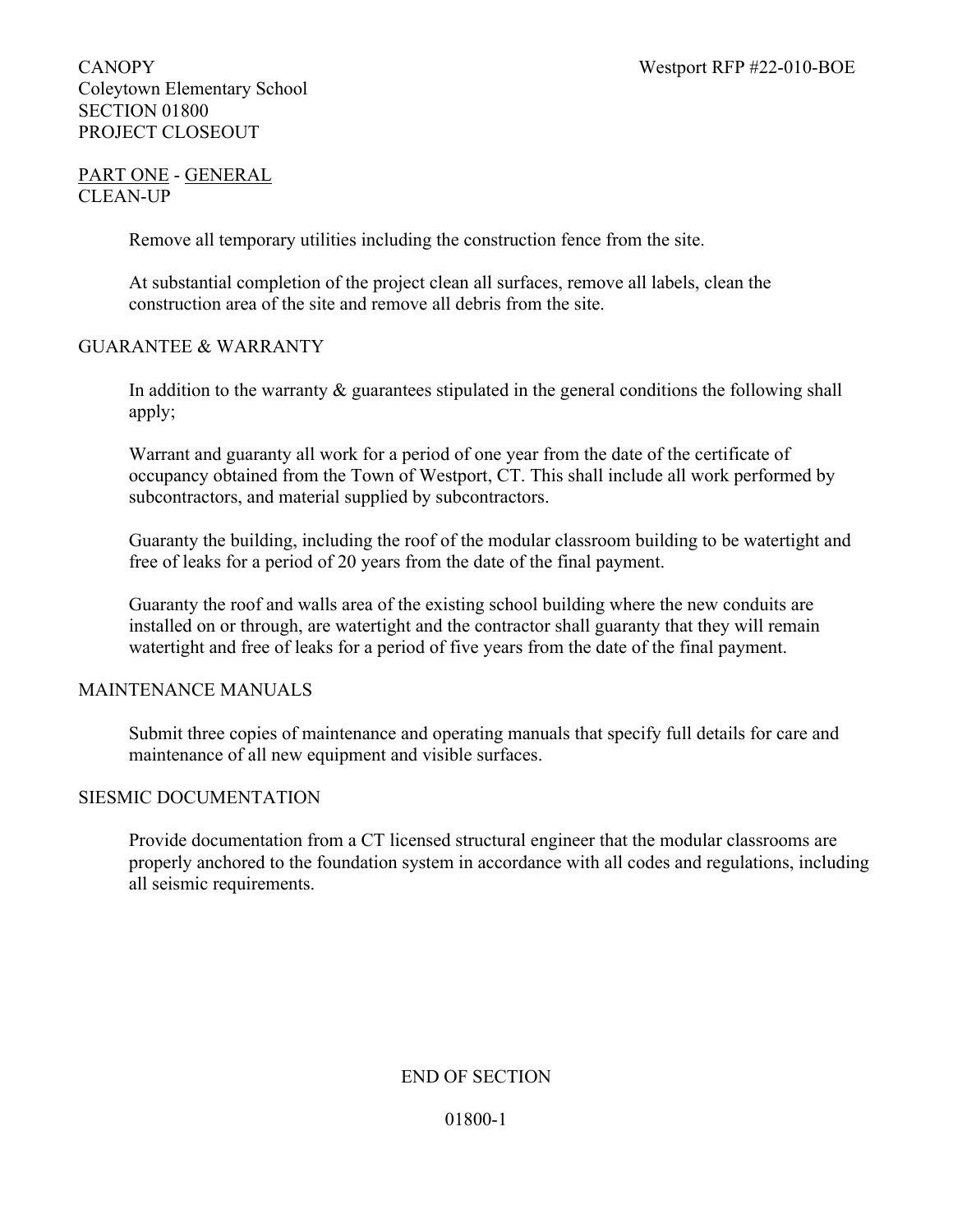#### PART 1 - GENERAL

#### 1.1 RELATED DOCUMENTS

Drawings and general provisions of the Contract, including General and Supplementary Conditions and Division-1 Specification sections, apply to the work of this section. Refer to Section 13122 for additional information.

#### 1.2 DESCRIPTION

Furnish all labor, materials, tools, equipment, transportation, and services to complete all concrete work. Scope of work to include foundation for modular building and new concrete stairs. Contractor must verify the height of the foundation piers prior to submitting a bid.

#### 1.3 STANDARDS

Applicable portions of the following codes and standards are hereby made part of this specification in their entirety as though fully set forth herein.

ACI 301-96 *"Standard Specification for Structural Concrete."*

ACI 318-95 *"Building Code Requirements For Reinforced Concrete"* and commentary.

ACI 315-80 *"Details and Detailing of Concrete Reinforcement."*

# 1.4 DELIVERY, STORAGE, AND HANDLING

Reinforcing steel shall be stored off of the ground on wood sleepers.

1.5 Install concrete pier foundation system at new location for modular units. Provide foundation plan prepared by Structural Engineer based on structural system of existing modular units.

# PART 2 - PRODUCTS

2.1 MATERIALS

Concrete shall be in accordance with ASTM C94-80 "*Standard Specification for Ready-Mixed Concrete*."

Cement: ASTM C150 TYPE I or II. Only one brand of cement shall be used.

Normal weight aggregates: ASTM C33, aggregates shall be from a single source.

Air entraining admixtures: ASTM C260.

Water-reducing and retarding: ASTM C494, and containing not more than 1% chloride

Mix water shall be clean, fresh, and potable.

Non-shrink grout: Five Star Grout.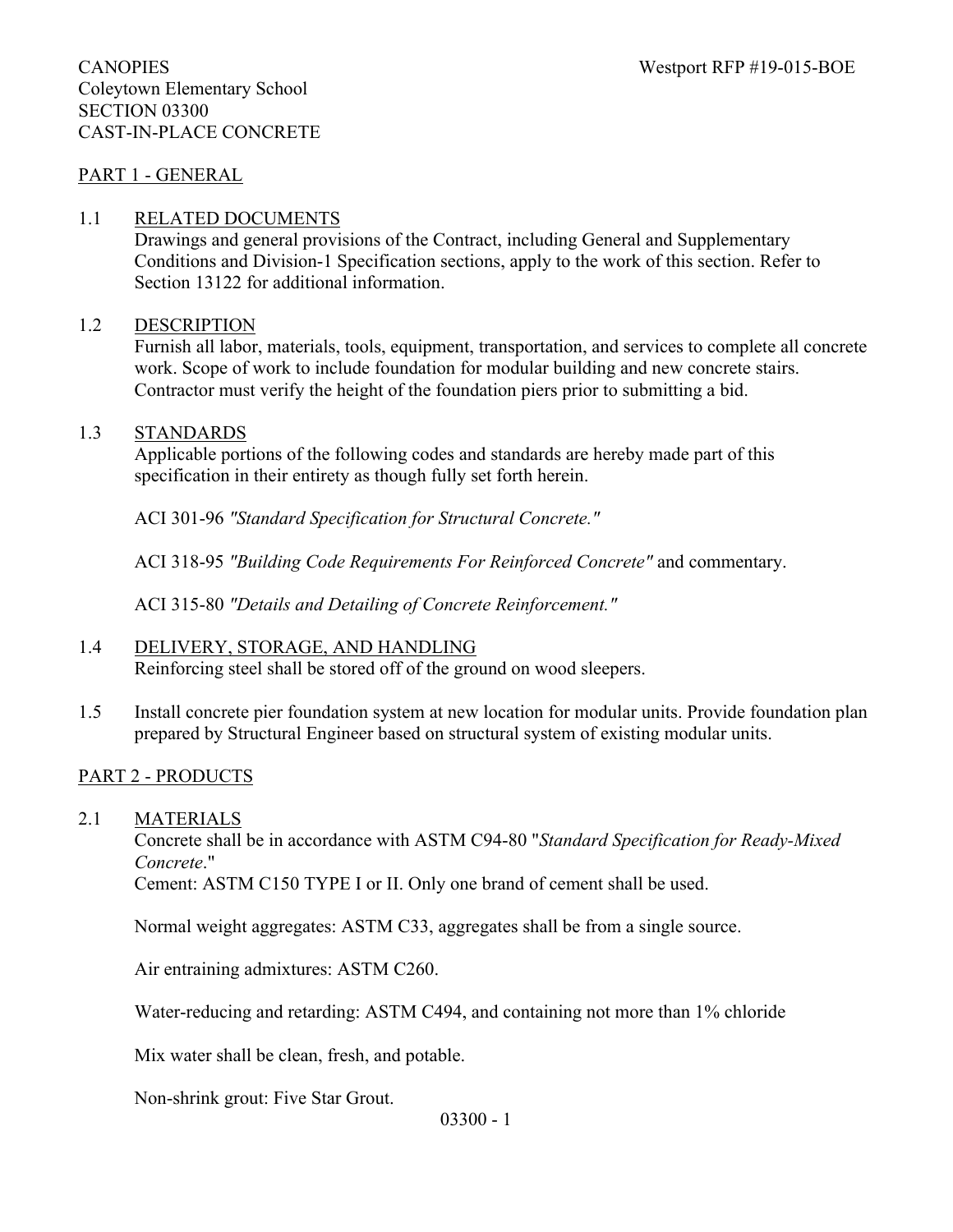#### 2.2 PROPORTIONING

Concrete compressive strength at 28 days: 3000 psi for footings & foundations.

Concrete proportions shall be selected in accordance with ACI 211.1-89.

All concrete shall be air-entrained, except concrete for interior slab-on-grade. Total air content shall be not less than 4% and not more than 8% by volume.

Water-cement ratio shall not exceed 0.50.

Maximum slump: 5 inches for all other concrete. Minimum slump: 2 inches.

The nominal maximum size of coarse aggregate shall be not larger than:

- 1. 1/5 the narrowest dimension between sides of forms
- 2. 3/4 the minimum clear spacing between reinforcing bars.

Calcium chloride shall not be used.

#### PART 3 - EXECUTION

#### 3.1 FORMWORK

Forms shall result in a final structure that conforms to shapes, lines, and dimensions as required by the design drawings and specifications.

Forms shall be substantial and sufficiently tight to prevent leakage of mortar.

Before placing the reinforcing steel or the concrete, the surface of the forms shall be covered with an acceptable form release coating material that will effectively prevent absorption of moisture, prevent bond with the concrete, and not stain the concrete surfaces.

Clean forms prior to concrete placement. Remove all chips, wood, sawdust, dirt, rubbish, or other debris.

Chamfer strips shall be placed in the corners of forms to produce beveled edges on surfaces exposed to view.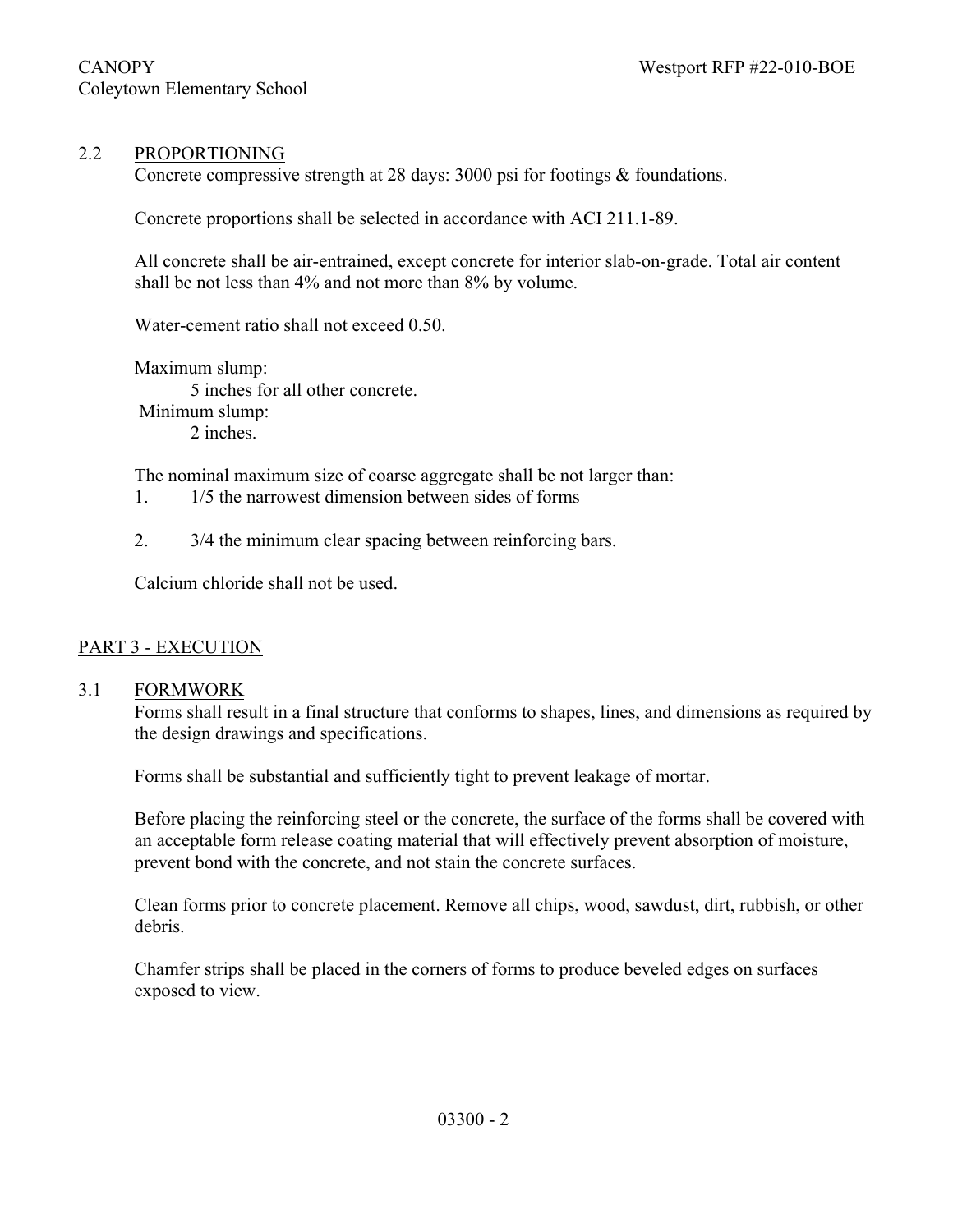# 3.2 REINFORCEMENT

Reinforcing bars: ASTM A615 grade 60 except beam stirrups and column ties may be grade 40.

Reinforcement shall be maintained free from dust, mud, rust, oil, or ice.

Fabrication and placement of reinforcing steel shall be in accordance with CRSI "*Manual of Standard Practice*" and CRSI "*Placing Reinforcing Bars*".

Reinforcing bars shall not be welded.

Minimum cover on reinforcement:

| 1. | concrete cast against earth:          | 7"               |
|----|---------------------------------------|------------------|
| 2. | concrete exposed to earth or weather: |                  |
|    | $#6$ and larger                       | 2"               |
|    | #5 and smaller                        | $1\frac{1}{2}$ " |
| 3. | interior surfaces:                    |                  |
|    | slabs, walls, joists                  | 3/4"             |

Splices shall be lapped 40 bar diameters and securely tied.

Heat shall not be used to bend reinforcing bars.

Reinforcing steel shall be securely wired together at all intersections.

#### 3.3 PRODUCTION OF CONCRETE

Concrete shall be batched, mixed, and transported in accordance with ASTM C94 and ACI 304R-89.

Batching plant equipment and facilities shall conform to "*Certification of Ready Mixed Concrete Production Facilities*" of the National Ready Mixed Concrete Association.

Admixtures shall be charged into the mixer as solutions and shall be measured by means of an acceptable mechanical dispensing device. The liquid shall be considered a part of the mixing water.

If more than one admixture is used in the concrete, they shall be added separately.

Ready-mixed concrete trucks shall not be loaded in excess of their rated capacity.

#### 3.4 PLACING

Do not pour concrete until forms and subgrade have been thoroughly cleaned and are free of frost, mud, ice, or water.

Convey concrete from truck to forms as rapidly as possible by methods which will prevent segregation or loss of ingredients. Place in forms as nearly as practicable to its final position.